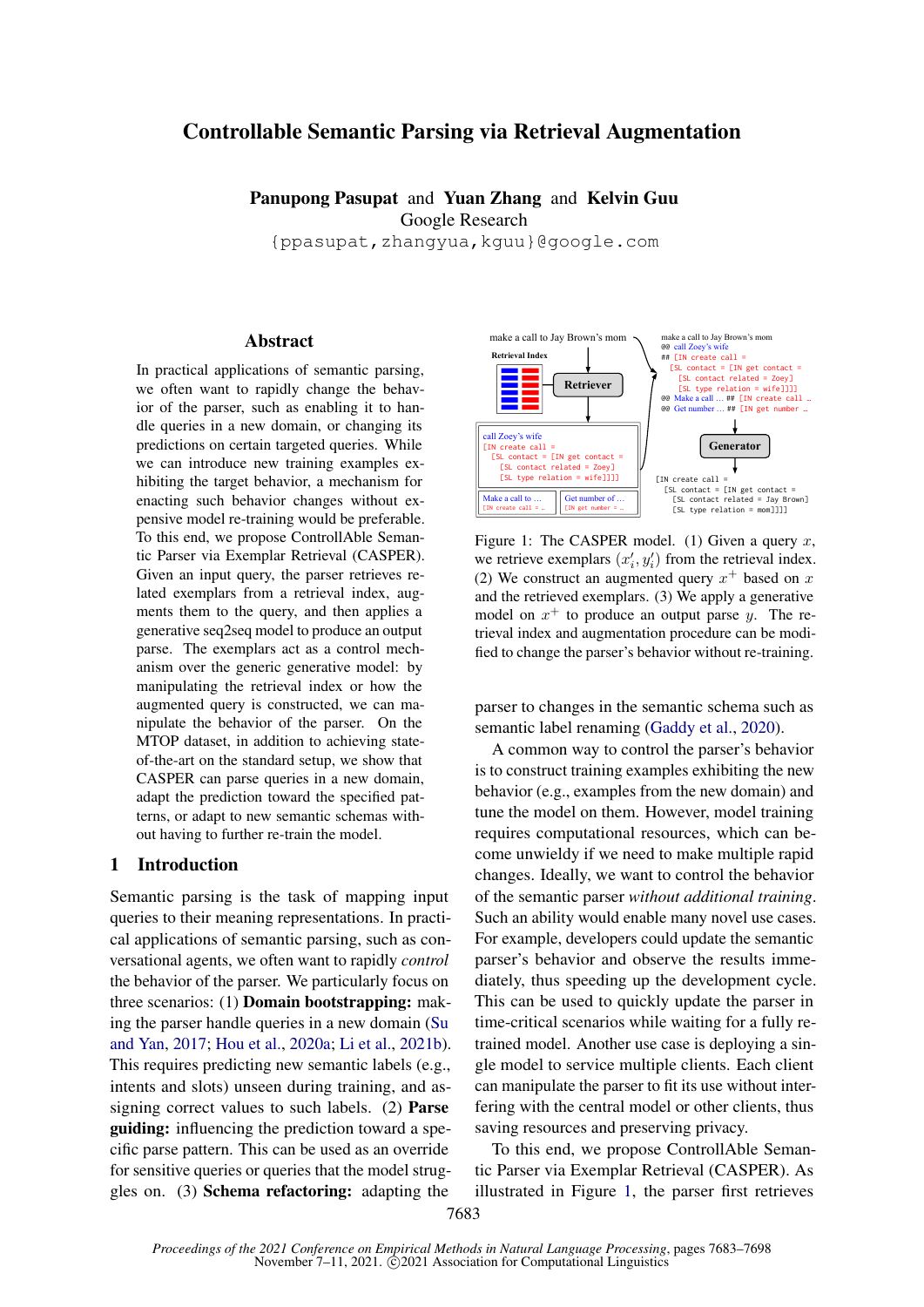*exemplars* relevant to the input query (e.g., training examples resembling the input query) from a modifiable retrieval index. These retrieved exemplars are then augmented to the query. Finally, a seq2seq generator model takes the augmented query as input and generates a meaning representation. The model takes inspiration from recent works that use modifiable retrieval indices [\(Khan](#page-10-2)[delwal et al.,](#page-10-2) [2020,](#page-10-2) [2021\)](#page-10-3) and exemplar-augmented inputs [\(Brown et al.,](#page-9-0) [2020;](#page-9-0) [Liu et al.,](#page-11-1) [2021\)](#page-11-1).

The retrieval and augmentation processes grant us several ways to control the behavior of the parser. For instance, in domain bootstrapping, we can add examples from the new domain to the retrieval index. When these added examples are retrieved, the generator can condition on them while generating the output. This allows the generator to, for instance, follow the semantic template of the exemplars and produce new semantic labels unseen during training.

We evaluate our approach on the English portion of the MTOP dataset [\(Li et al.,](#page-11-2) [2021a\)](#page-11-2). In our experiments, we show that CASPER preserves the generality and increases the performance of a seq2seq-based semantic parser, while also enabling new capabilities that are simply not possible with standard seq2seq parsers. Our main results are: $<sup>1</sup>$  $<sup>1</sup>$  $<sup>1</sup>$ </sup>

- Standard setup: On the English portion of MTOP, CASPER gives 2.1% absolute improvement over the existing state-of-the-art, and 1.3% improvement over the underlying T5 seq2seq parsing model.
- Domain bootstrapping: By adding examples from a new domain to the retrieval index at test time, CASPER can parse examples in the new domain without model re-training, while also preserving performance on other domains.
- Parse guiding: We can train CASPER to follow the semantic template of the manually provided exemplars when asked to do so, while maintaining accuracy on the standard setup.
- Schema refactoring: By editing the retrieval index, CASPER can, without re-training, adapt to a new semantic schema where some semantic labels are split into unseen labels.

# 2 Approach

We present ControllAble Semantic Parser via Exemplar Retrieval (CASPER) for parsing queries  $x$ into meaning representations (MRs) y. As demonstrated in Figure [1,](#page-0-0) the prediction procedure consists of the following steps:

- 1. **Exemplar retrieval:** Retrieve a list  $E$  of  $k$ *exemplars*  $(x'_i, y'_i)$   $(x'_i$  is a query;  $y'_i$  is the MR of  $x'_i$ ) that are related to the input query x.
- 2. **Augmentation:** From  $x$  and  $E$ , construct a retrieval-augmented query  $x^+$ .
- 3. Generation: Use a generative seq2seq model to map  $x^+$  into an output MR  $y$ .

We will elaborate on each step in the following subsections. We can view exemplar augmentation as a way to provide extra information to any seq2seq-based semantic parser, while still preserving its ability to generate complex outputs. The generator can learn to consider or ignore the provided exemplars, so CASPER can perform at least as well as the underlying generator in the standard setup (Section [3\)](#page-3-0). Additionally, we will later show that by manipulating the retrieval index and how the augmented queries are constructed, we can control the behavior of CASPER for domain bootstrapping (Sections [4\)](#page-4-0), parse guiding (Section [5\)](#page-6-0), and schema refactoring (Section [6\)](#page-6-1).

Retrieval The retrieval index consists of inputoutput pairs  $(x', y')$ , and is initially constructed from training examples. We utilize a retriever that uses query embedding cosine similarity as the retrieval score. Concretely, each index entry  $(x', y')$ is indexed with the embedding  $e(x')$  of the query, computed using a sentence embedder. Given an input x, we rank all index entries  $(x', y')$  by the cosine similarity between  $e(x)$  and  $e(x')$ , and let the list  $E$  of exemplars be the top- $k$  entries.

For our experiments, we use the large version of the pre-trained Universal Sentence Encoder (USElarge) [\(Cer et al.,](#page-9-1) [2018\)](#page-9-1) to embed the queries. We did not fine-tune the embedder. As the retrieval index is small enough ( $\approx$ 16k entries), we simply rank all index entries and choose  $k = 5$  top entries as the exemplars.

**Augmentation** From the input query  $x$  and the list  $E = [(x'_1, y'_1), \dots, (x'_k, y'_k)]$  of retrieved exemplars, we construct an augmented query  $x^+$ . Similar to previous works that use exemplar-augmented

<span id="page-1-0"></span><sup>&</sup>lt;sup>1</sup>The code for the experiments is available at [https://](https://casperparser.page.link/code) [casperparser.page.link/code](https://casperparser.page.link/code)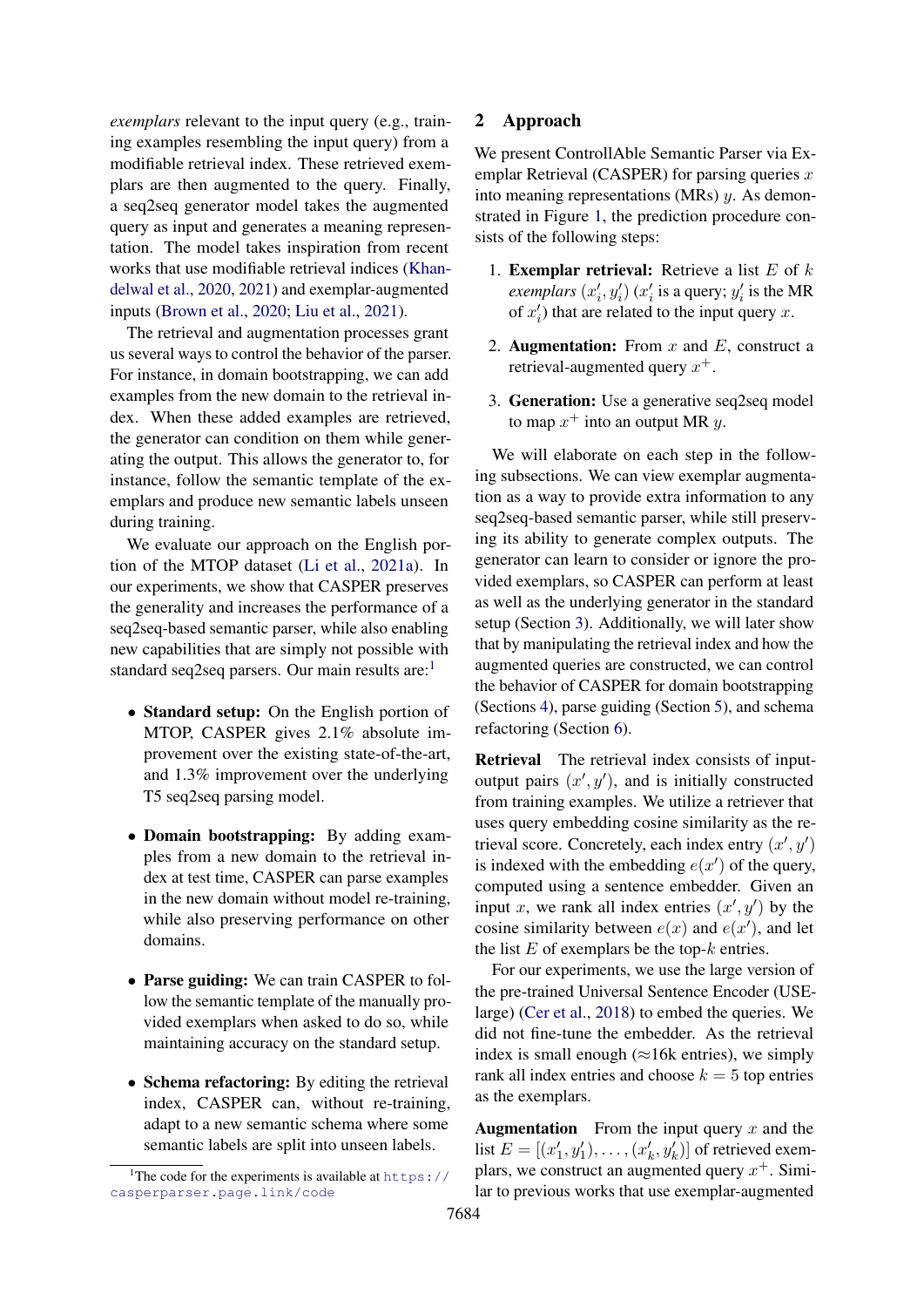inputs [\(Guu et al.,](#page-10-4) [2018;](#page-10-4) [Lewis et al.,](#page-11-3) [2020;](#page-11-3) [Brown](#page-9-0) [et al.,](#page-9-0) [2020;](#page-9-0) [Liu et al.,](#page-11-1) [2021\)](#page-11-1), we simply concatenate each exemplar to the query:

$$
x^+ = x \otimes x_1' \# \# y_1' \otimes x_2' \# \# y_2' \otimes \ldots
$$

where @@ and ## are the separator strings. The MRs  $y_i'$  are simply treated as strings.

Generation We fine-tune a pre-trained seq2seq model to map the augmented query  $x^+$  to the string representation of y. For our experiments, we finetune T5-base [\(Raffel et al.,](#page-11-4) [2020\)](#page-11-4). While T5 was pre-trained on text data, our experiments show that it can effectively generate MRs after fine-tuning.

Training We keep the retriever fixed and only train the generator model. When constructing  $(x^+, y)$  pairs for training the generator, we want to *diversify* the list of exemplars E. This would encourage the generator to learn when to use or ignore the exemplars based on the their quality and relevance to the input  $x$ . To this end, instead of using top- $k$  retrieval results as exemplars, at training time we construct a **sampled-** $k$  exemplar list  $E$  as follows. From the input  $x$ , we first create a ranked pool of all index entries, excluding ones whose query is exactly x. At each step  $i \in \{1, \ldots, k\}$ , we choose the jth entry from the pool with probability  $\propto p(1-p)^{j-1}$  (where p is a hyperparameter, set to 0.5 in the experiments). This geometric distribution makes higher-ranking entries get sampled more frequently. We then remove the sampled exemplar from the pool and add it to E.

### <span id="page-2-2"></span>2.1 Faithfulness toward exemplars

Although the generation of  $y$  is conditioned on the exemplars in  $E$ , the generator could implicitly ignore the exemplars entirely. This is desirable as it allows the model to generate reasonable outputs even when the exemplars are of low quality. However, if the parser always ignores the exemplars, we will not be able to control the parser via exemplar manipulation, and the parser might struggle on outof-distribution examples at test time (e.g., in the domain bootstrapping setup).

We want the parser to be more faithful toward exemplars, but still want the generator to make a judgment call to ignore the exemplars when appropriate. Additionally, we want an on-demand mechanism for adjusting the degree of faithfulness on specific queries. We thus propose the following techniques:

#### Original exemplars and target output:

- <span id="page-2-1"></span> $y_1'$ : [IN create call = [SL contact = [IN get contact = [SL contact related = Zoey] [SL relation = wife]]]]
- $y_2'$ : [IN get call = [SL contact = Jack] [SL time = today]]
- y: [IN create call =  $[SL \text{ contact} = I]$ ] get contact = [SL relation = dad]]] [SL name app = Whatsapp]] Anonymized:
- $y'_1$ : [IN 42 = [SL 39 = [IN 53 =
- $[SL 6 = Zoey] [SL 94 = wife]]]$
- $y'_2$ : [IN 12 = [SL 39 = Jack] [SL 71 = today]]

 $y:$  [IN 42 = [SL 39 = [IN 53 =  $[SL 94 = dad]]$   $[SL 88 = Whatsapp]$ 

Figure 2: Anonymized exemplars and target output.

Anonymization Most seq2seq models, including T5, can learn to  $copy<sup>2</sup>$  $copy<sup>2</sup>$  $copy<sup>2</sup>$  tokens from the input string. However, with regular supervision, the model may still end up not learning to copy semantic labels from the exemplars if (1) such labels appear so frequently that the model memorizes their usage and generates them without copying, or (2) the retrieval is imperfect and copying from exemplars hurts the model during training.

To explicitly teach the generator to copy labels from the exemplars, we create additional *anonymized training data* where each unique semantic label in  $y_i'$  and y are turned into a random numerical label, as illustrated in Figure [2.](#page-2-1) Since the labels are anonymized differently in each example, the generator can no longer memorize their usage, and must learn to identify and copy the correct anonymized labels. We train the generator on an equal mix of original and anonymized data.

Guiding tag In some scenarios, we want to manually instruct the model to be more faithful toward the exemplars than usual. To do so, we utilize a special token ("PLATINUM" in our experiments) as a *guiding tag*. We simply insert T before each exemplar when constructing  $x^+$ :

 $x^+=x$  @@  $T \tilde{x}_1$  ##  $\tilde{y}_1$  @@  $T \tilde{x}_2$  ##  $\tilde{y}_2$  @@  $\ldots$ 

To establish the behavior of the guiding tag, we create additional training examples  $(x^+, y)$  where  $x^{+}$  contains the guiding tag, and the prediction y is considered highly faithful to the augmented exemplars in x <sup>+</sup>. One instantiation, *oracle training data*, can be constructed by constraining the retrieved exemplars  $(x'_i, y'_i)$  so that  $y'_i$  and y share the *semantic template* (any notion of semantic similarity; e.g., the MR's labels and hierarchical structure).

<span id="page-2-0"></span> $2T5$  does not have an explicit copy mechanism, but it effectively learns to produce the same tokens as the input.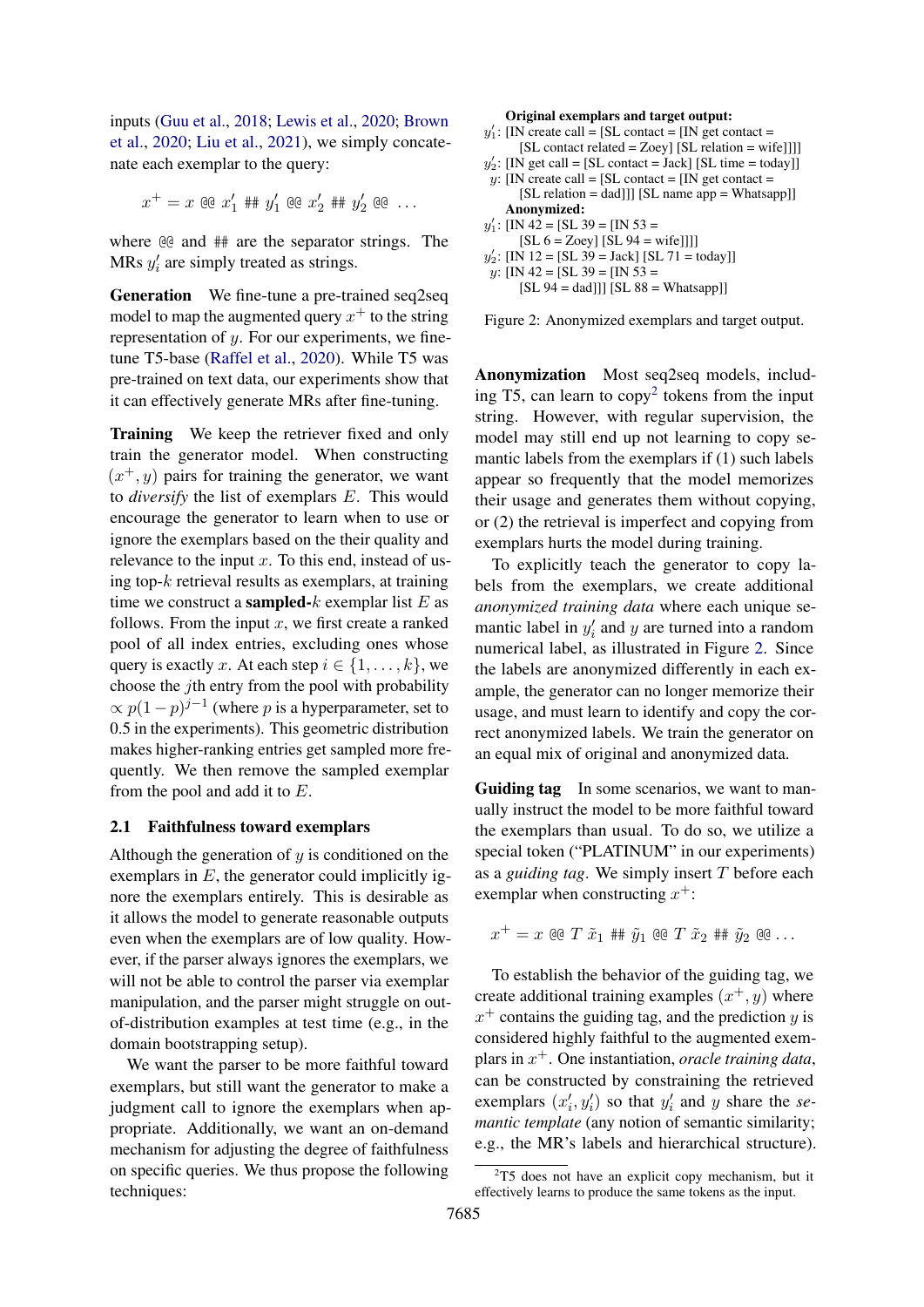<span id="page-3-4"></span>

|                        | Dev   |                       | Test  |                       |
|------------------------|-------|-----------------------|-------|-----------------------|
| Method                 |       | <b>Exact Template</b> |       | <b>Exact Template</b> |
| $mBART+MT$             |       |                       | 84.3  |                       |
| T5                     | 83.18 | 87.22                 | 85.06 | 88.70                 |
| <b>CASPER</b>          | 84.29 | 87.65                 | 85.54 | 89.13                 |
| CASPER <sub>orie</sub> | 84.67 | 87.98                 | 86.36 | 89.65                 |
| $CASPER_{\text{anon}}$ | 79.61 | 82.60                 | 80.85 | 83.90                 |

Table 1: Standard setup: exact match and template accuracy on the English portion of MTOP. CASPER outperforms T5 and previous state-of-the-art. (underlined = worse than baseline)

The generator is trained on the combination of this oracle training data and the normal data.

### <span id="page-3-0"></span>3 Standard setup experiments

We start with evaluating CASPER on the standard train-test setup of the English portion of the MTOP dataset [\(Li et al.,](#page-11-2)  $2021a$ ).<sup>[3](#page-3-1)</sup> We show that the retrieved exemplars can aid the seq2seq generator even on in-distribution queries.

#### 3.1 Setup

Data The MTOP dataset uses the decoupled TOP representation [\(Gupta et al.,](#page-10-5) [2018;](#page-10-5) [Li et al.,](#page-11-2) [2021a\)](#page-11-2), as exemplified in Figures [1,](#page-0-0) [2,](#page-2-1) and [3.](#page-3-2) A TOP representation is a tree, with each node labeled with either an intent (e.g., IN:CREATE\_CALL) or a slot (e.g., SL:CONTACT). Each node also corresponds to a single token span of the query. The topmost node is always an intent node.

For our models, we simply treat the TOP representation as a string. We start with the string serialization given in the dataset, and then lowercase and word-split the labels to simplify tokenization (e.g.,  $[IN:GET\_CALL \dots] \rightarrow [IN get call = ...])$ .<sup>[4](#page-3-3)</sup>

The English portion of the dataset contains 15667 training, 2235 development, and 4386 test queries. Each query also belongs to one of 11 domains, which will be important in the domain bootstrapping setup (Section [4\)](#page-4-0).

We define the *template* of a TOP tree to be its tree structure and node labels, with the query tokens discarded (e.g., the template of [IN:A [SL:B text]] is [IN:A [SL:B]]). In addition to the main evaluation metric of exact match accuracy, we also report template accuracy.

<span id="page-3-2"></span>

| $x$ : What's the biggest story today?                                                                                                                                                                                                                                                                             | (a)                         |
|-------------------------------------------------------------------------------------------------------------------------------------------------------------------------------------------------------------------------------------------------------------------------------------------------------------------|-----------------------------|
| $x_1$ : what's the top story for today?<br>$y_1$ : [IN get stories news = [SL news reference = top]<br>[SL news type = story] [SL date time = for today]]<br>$x'_4$ : Tell me the biggest news story of the day.<br>$y_4$ : [IN get stories news = [SL news type = news story]]                                   |                             |
| T5: [IN get stories news $=$ [SL news type $=$ story]<br>[SL date time = today]]<br>$C_0$ : [IN get stories news = [SL news reference = biggest]<br>[SL news type = story] [SL date time = today]] $\checkmark$                                                                                                   |                             |
| $x$ : Do you have any reminders for me?<br>$x'_1$ : do I have any reminders for today?<br>$y_1$ : [IN get reminder = [SL person reminded = I]<br>[SL date time = for today]]<br>$x_2$ : Do I have any reminders for today?<br>$y_2'$ : [IN get reminder = [SL person reminded = I]<br>[SL date time = for today]] | (b)                         |
| T5: [IN get reminder = [SL person reminded = me]] $\checkmark$<br>$C_0$ : [IN get reminder = [SL person reminded = you]]                                                                                                                                                                                          |                             |
| $x:$ any news updates?<br>$x'_2$ : any updates on the news<br>$y_2'$ : [IN get stories news = [SL news type = updates]<br>$[SL$ news type = news]]<br>$x_4$ : Are there any news updates<br>$y_4$ : [IN get stories news = [SL news type = news updates]]                                                         | $\left( \mathbf{c} \right)$ |
| T5: [IN get stories news = [SL news type = news]] $\checkmark$<br>$C_0$ : [IN get stories news = [SL news type = news updates]]                                                                                                                                                                                   |                             |

Figure 3: Example predictions by T5 and CASPER<sub>orig</sub> (C<sub>o</sub>). (2 out of 5 exemplars are shown;  $\sqrt{\ }$  = correct)

Methods The main CASPER model is trained on a mixture of original and anonymized training data. We also consider two variants: CASPER<sub>orig</sub> trained only on original data, and CASPER<sub>anon</sub> trained only on anonymized data. Since CASPER<sub>anon</sub> does not know about actual labels, the test data for CASPERanon is also anonymized. None of the models use oracle training data with guiding tag in this section.

Baselines We compare against mBART+MT, the best published result from [Li et al.](#page-11-2) [\(2021a\)](#page-11-2). We also consider fine-tuning T5 on the original training data without exemplar augmentation.

#### 3.2 Results and analysis

Table [1](#page-3-4) shows the experimental results on the test set of MTOP averaged over 3 runs. The base T5 model already outperforms previous stateof-the-art by 0.7%. With retrieval-augmentation, CASPER further improves upon T5, leading to a total of 1.24% gain in exact match accuracy.

The CASPER<sub>orig</sub> variant, which is trained only on non-anonymized data, achieves an even higher gain of 2.1%. With in-distribution test data, leaning

<span id="page-3-3"></span><span id="page-3-1"></span><sup>&</sup>lt;sup>3</sup>Available at [https://fb.me/mtop\\_dataset](https://fb.me/mtop_dataset)

<sup>&</sup>lt;sup>4</sup>This does not significantly affect the model's accuracy, but it reduces the number of tokens and thus allows more exemplars to fit into the augmented query.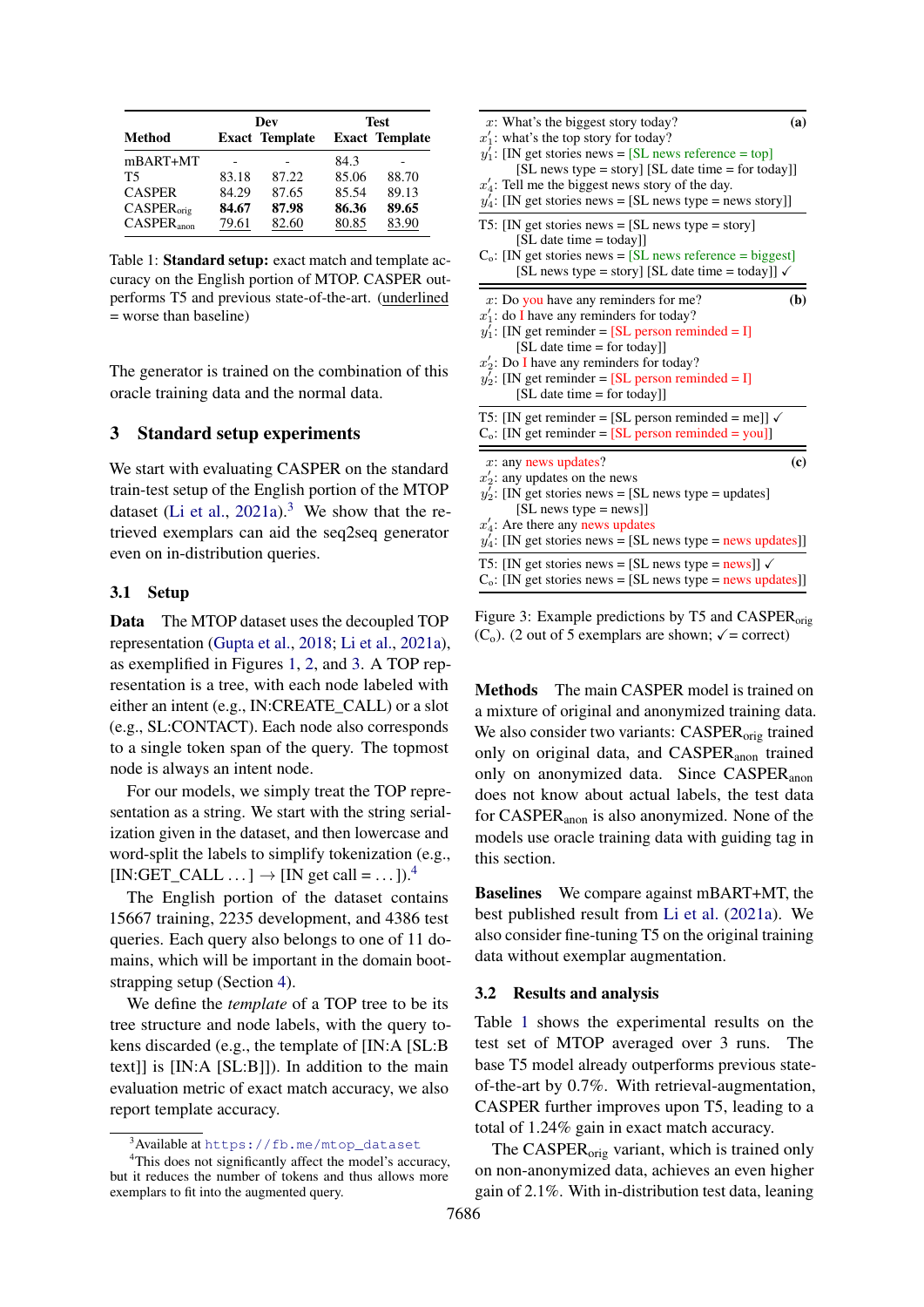toward memorization rather than following noisy exemplars is likely the best strategy. However, we will show in later sections that CASPER trained on mixed data is more robust to out-of-distribution queries and changes in the retrieval index.

Our error analysis shows that, while augmented exemplars improve performance over the baseline in general, they also cause some losses. Figure [3a](#page-3-2) shows a winning example where CASPER<sub>orig</sub> is better at predicting the slot that shows up in the augmented exemplars. Figure [3b](#page-3-2) shows a loss due to the exemplars not being in analogy with the input query, while Figure [3c](#page-3-2) shows a case where annotation inconsistency between the exemplars and the gold output causes a loss.

Note that while T5 was pre-trained on text data, CASPER effectively learns to generate syntactically valid MRs, with only 0.04% of test outputs being syntactically invalid. Post-hoc filtering or constrained decoding [\(Yin and Neubig,](#page-12-1) [2017;](#page-12-1) [Kr](#page-11-5)[ishnamurthy et al.,](#page-11-5) [2017\)](#page-11-5) could be used if one needs an absolute guarantee for syntactic correctness.

### <span id="page-4-3"></span>3.3 Ablation

Retriever We train CASPER<sub>orig</sub> with different choices of the retriever's embedder: BERT-base (embedding of the [CLS] token) [\(Devlin et al.,](#page-9-2) [2019\)](#page-9-2), BERT-large, and USE-large. We also consider an oracle retriever that only returns examples with the same template as the correct output.

Table [2](#page-4-1) reports intrinsic metrics of the retrievers, which include template recall@5 (whether one of the top 5 retrievals has the same template as the gold MR) and label coverage@5 (whether all labels in the gold MR appear among the top 5 retrievals). Meanwhile, Table [3](#page-4-2) reports the end-to-end results on the development set of the trained baseline T5 and CASPERorig models.

We observe that USE-large, being pre-trained on sentence-level tasks, performs better than BERT on both intrinsic and end-to-end evaluation. On the other hand, the oracle performs much better than USE-large, showing that an improved retriever (e.g., USE-large fine-tuned on the training data) could potentially improve the CASPER model.

Exemplar selection We compare different ways to select exemplars when constructing training data  $(x^+, y)$ . The choices include using a fixed top-k list (less diverse) instead of sampled- $k$ , and using different number of exemplars  $k$ . Note that we always use the top- $k$  list at test time, with the same

<span id="page-4-1"></span>

| <b>Retriever</b>  | <b>Template Recall@5</b> | Label Coverage@5 |
|-------------------|--------------------------|------------------|
| <b>BERT-base</b>  | 71.9                     | 84.5             |
| <b>BERT-large</b> | 70.2                     | 82.9             |
| USE-large         | 80.8                     | 90.3             |
| oracle            | 97.6                     | 97.6             |

Table 2: Intrinsic evaluation of the retrievers on the development data of MTOP.

<span id="page-4-2"></span>

| <b>Retriever</b>                                                      | <b>Train</b> $x'_i, y'_i$                                  | <b>Exact</b>                              | <b>Template</b>                           |
|-----------------------------------------------------------------------|------------------------------------------------------------|-------------------------------------------|-------------------------------------------|
| USE-large                                                             | sampled-5                                                  | 84.67                                     | 87.98                                     |
| none (baseline T5)<br><b>BERT-base</b><br><b>BERT-large</b><br>oracle | sampled-5<br>sampled-5<br>sampled-5                        | 83.18<br>83.83<br>84.04<br>92.39          | 87.22<br>87.35<br>87.46<br>97.63          |
| USE-large<br>USE-large<br>USE-large<br>USE-large<br>USE-large         | $top-1$<br>$top-5$<br>sampled-1<br>sampled-3<br>sampled-10 | 84.06<br>84.21<br>84.00<br>84.38<br>84.79 | 87.49<br>87.38<br>87.47<br>87.70<br>87.96 |

Table 3: Ablation: results of  $CASPER<sub>orig</sub>$  variants on the development data of MTOP.

 $k$  as training time.

Table [3](#page-4-2) compares the results. We see that using sampled exemplars during training and a higher  $k$ give additive improvements to the model. However, note that larger  $k$ 's can make the augmented query exceed the model's maximum query length.

# <span id="page-4-0"></span>4 Domain bootstrapping experiments

In addition to improving the parser on the standard setup, we will show that by manipulating the retrieval index, we can influence the parser's behavior. We first consider domain bootstrapping, where a new domain is being added to a previously trained parser, and we want to quickly update the model using a handful of examples in the new domain.

#### 4.1 Setup

In each experiment, we select one domain in MTOP as the new domain to be bootstrapped. Let  $\mathcal{O}_{\text{train}}$ and  $\mathcal{N}_{\text{train}}$  and be the sets of training examples in the original domains and the new domain, respectively. Define  $\mathcal{O}_{\text{dev}}$  and  $\mathcal{N}_{\text{dev}}$  similarly on the development set.

We consider two settings. In the *seen-bootstrap* setting, at training time, the parser is given access to  $\mathcal{O}_{\text{train}}$  and a small subset  $\mathcal{N}_{\text{sup}} \subseteq \mathcal{N}_{\text{train}}$  of examples from the new domain. The parser can choose to fine-tune on  $\mathcal{N}_{\text{sup}}$  or use it in anyway it likes. The parser is then evaluated on  $\mathcal{N}_{dev}$  to see how well it produces MRs in the new domain, as well as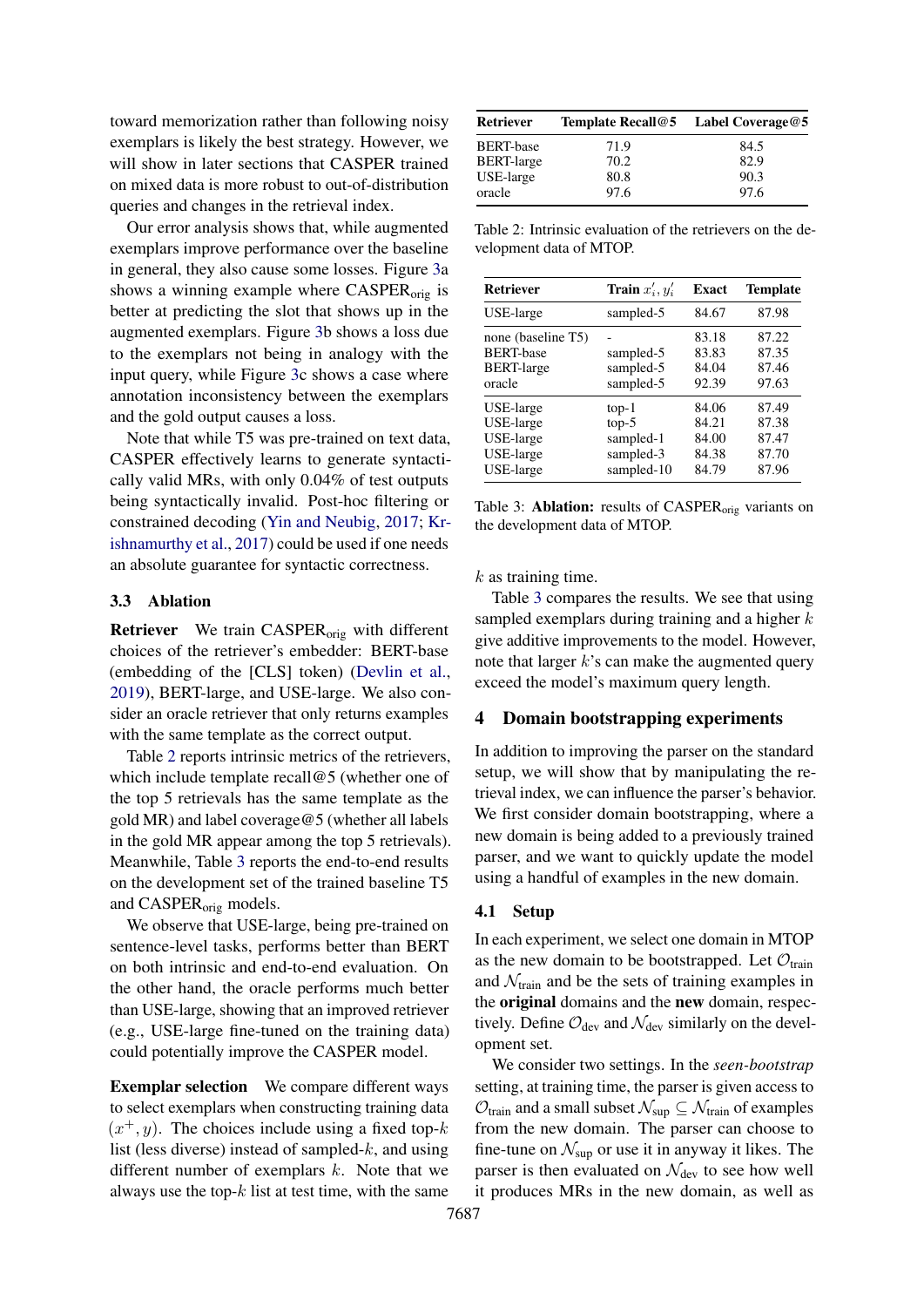on  $\mathcal{O}_{\text{dev}}$  to ensure that the performance on other domains are not affected.

A more difficult setting is the *unseen-bootstrap* setting: the subset  $\mathcal{N}_{\text{sup}}$  is only available to the model at test time and not during training (i.e.,  $\mathcal{O}_{\text{train}}$  is the only training data available). A method that cannot incorporate side information from  $\mathcal{N}_{\text{sup}}$ at test time would perform poorly in this setting.

Methods In both settings, we put all examples available at the time into the retrieval index. For the seen-bootstrap setup, the index contains  $\mathcal{O}_{\text{train}} \cup$  $\mathcal{N}_{\text{sup}}$  at all time. Training examples are constructed from  $\mathcal{O}_{\text{train}}$  and  $\mathcal{N}_{\text{sup}}$  with 50% chance of picking each set. For the unseen-bootstrap setup, the index contains just  $\mathcal{O}_{\text{train}}$  during training, and  $\mathcal{N}_{\text{sup}}$  is added on top at test time. Training examples are constructed from  $\mathcal{O}_{\text{train}}$ .

Note that when evaluating on  $\mathcal{N}_{dev}$ , exemplars can come from both  $\mathcal{O}_{\text{train}}$  and  $\mathcal{N}_{\text{sup}}$  in the retrieval index. If the retriever does its job well, we would still mostly get exemplars from  $\mathcal{N}_{\text{sup}}$ .

Baselines While there are previous works on domain bootstrapping for semantic parsing without fine-tuning [\(Hou et al.,](#page-10-0) [2020a;](#page-10-0) [Zhu et al.,](#page-12-2) [2020;](#page-12-2) [Krone et al.,](#page-11-6) [2020;](#page-11-6) Henderson and Vulić, [2021\)](#page-10-6), most of them rely on token-level matching and sequence tagging, which are not directly applicable to the hierarchical MRs from MTOP. We thus compare CASPER with T5, which represents generic seq2seq parsers.

For the unseen-bootstrap setting, we additionally try fine-tuning T5 on either  $\mathcal{N}_{\text{sup}}$  or  $\mathcal{O}_{\text{train}} + \mathcal{N}_{\text{sup}}$ for a small number of steps. These *fast update* experiments demonstrate the trade-off of spending additional resources for fine-tuning at test time.

#### 4.2 Results

In Table [4,](#page-5-0) we report results of the models trained in the standard setup (full training data) and the two domain bootstrapping setups (with  $\mathcal{N}_{\text{sup}} = 100$ random examples from  $\mathcal{N}_{\text{train}}$ ). The results are averaged over 5 bootstrapped domains: alarm, calling, event, messaging, and music.

We observe that CASPER shows larger improvements upon T5 in the domain bootstrapping settings than the standard setting, ranging from  $+2\%$ when  $\mathcal{N}_{\text{sup}}$  is seen during training (seen-bootstrap), to +38% when  $\mathcal{N}_{\text{sup}}$  is only available at test time (unseen-bootstrap). The results show that by modifying the retrieval index, we can change the be-

<span id="page-5-0"></span>

| <b>Setting:</b><br>Train data: | standard<br>$\mathcal{O}_{\text{train}} + \mathcal{N}_{\text{train}}$ | seen-boot.<br>$\mathcal{O}_{\text{train}} + \mathcal{N}_{\text{sup}}$ | unseen-boot.<br>$\mathcal{O}_{\text{train}}$          |
|--------------------------------|-----------------------------------------------------------------------|-----------------------------------------------------------------------|-------------------------------------------------------|
| Eval data:                     | $\mathcal{N}_{\text{dev}}$ $\mathcal{O}_{\text{dev}}$                 | $\mathcal{N}_{\text{dev}}$ $\mathcal{O}_{\text{dev}}$                 | $\mathcal{N}_{\text{dev}}$ $\mathcal{O}_{\text{dev}}$ |
| T5                             | 87.63 82.83                                                           | 70.70 82.73                                                           | 5.65 82.73                                            |
| <b>CASPER</b>                  | 88.61 83.62                                                           | 72.74 83.73                                                           | 43.90 83.87                                           |
| CASPER <sub>orig</sub>         | 89.37 84.24                                                           | 73.32 83.88                                                           | 39.15 84.07                                           |
| $CASPER_{\text{anon}}$         | 84.47 78.98                                                           | 63.06 79.09                                                           | 53.79 79.22                                           |

Table 4: Domain bootstrapping: exact match accuracy averaged over 5 choices of new domains. On the unseen-bootstrap setting, CASPER has the highest gain on the new domain without hurting other domains. (underlined = worse than baseline)

<span id="page-5-1"></span>

Figure 4: Fast update for domain bootstrapping: accuracy on  $\mathcal{N}_{\text{dev}}$  and  $\mathcal{O}_{\text{dev}}$  (new domain = alarm) when T5 trained on  $\mathcal{O}_{\text{train}}$  is fine-tuned on either  $\mathcal{N}_{\text{sup}}$  (blue) or  $\mathcal{O}_{\text{train}} + \mathcal{N}_{\text{sup}}$  (red) at test time.

havior of CASPER without needing to fine-tune on examples from the new domain.

On the unseen-bootstrap setup, the model has to rely solely on the exemplars for unseen semantic labels and parse patterns. The anonymized training data proves to be crucial for making the model more faithful toward the exemplars, as evidenced by CASPER trained on mixed data improving upon CASPER<sub>orig</sub>, and CASPER<sub>anon</sub> winning over CASPERorig by a large margin.

Comparison with fast update The line plots in Figure [4](#page-5-1) track the accuracy on  $\mathcal{N}_{dev}$  and  $\mathcal{O}_{dev}$  (bootstrapped domain = alarm) when T5 trained on  $\mathcal{O}_{\text{train}}$ is fine-tuned on the support set for a few iterations at test time. If only the support set is used for fast update (blue), the model eventually suffers from catastrophic forgetting and degrades on  $\mathcal{O}_{dev}$ . Mixing in  $\mathcal{O}_{\text{train}}$  during fast update (red) solves this issue. T5 eventually surpasses the unseen-bootstrap CASPER (green) on  $\mathcal{N}_{dev}$  after processing 512 examples, at which point much more computational resource was already consumed than CASPER.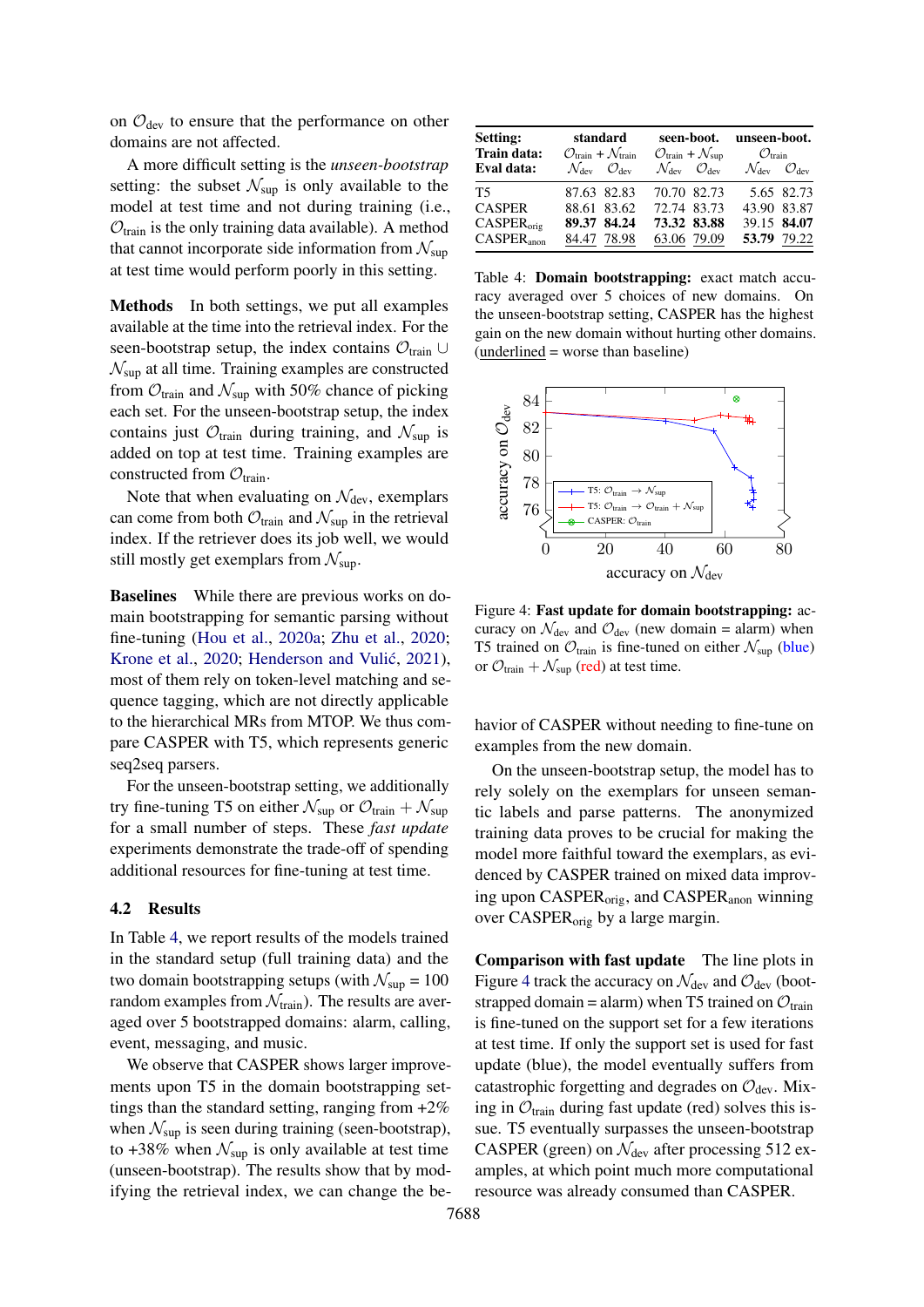### <span id="page-6-0"></span>5 Parse guiding experiments

In this section, we demonstrate CASPER's ability to guide the prediction toward the patterns specified in the exemplars. This parse guiding ability can be useful for correcting the parser's output on a set of problematic queries (e.g., sensitive queries, or queries that the model struggles on). In industrial semantic parsers, one common way to handle problematic queries is to add explicit "hotfix" filters and treat such queries as special cases. Parse guiding enables us to also handle queries that are *sufficiently similar* to known problematic queries. Concretely, we can use the similarity score from CASPER's retriever to identify whether the input is similar to any problematic examples, and apply parse guiding toward them if it is.

#### 5.1 Setup

We focus on the usage of guiding tag (Section [2.1\)](#page-2-2) for parse guiding. Trained correctly, the parser should become more faithful toward the exemplars when the guiding tag is present in the augmented query, and should parse normally otherwise.

To evaluate this parse guiding ability, we define an *oracle evaluation set* consisting of examples  $(x, E, y)$  with a predefined list of exemplars E. The MRs  $y_i'$  in E are restricted to having the same semantic template as  $y$ . On this evaluation, we expect the model's accuracy to rise when the guiding tag is present. The template accuracy, which is now equivalent to the rate where the prediction follows the template of  $y_i'$ , should also increase.

Methods We compare CASPER that was taught the behavior of the guiding tag against the models without such knowledge. We report the results on the standard and oracle evaluation sets, with and without the guiding tag added at test time.

#### 5.2 Results

Table [5](#page-6-2) shows the experimental results. On the standard evaluation set, CASPER model with the knowledge of guiding tag has a slightly smaller gain over T5. But when the guiding tag is present, the model becomes much more faithful to the given exemplars, as evidenced by the increased template and exact match accuracy on the oracle set.

Note that this gain is due to the guiding tag and not just the increased amount of training data: if we add oracle training data *without* guiding tag when training CASPER, the accuracy on the oracle set (90.74) is not as high as when we use the

<span id="page-6-2"></span>

|                  | $+$ tag at | <b>Standard</b> | Oracle |                 |
|------------------|------------|-----------------|--------|-----------------|
| Method           | test time  | Exact           | Exact  | <b>Template</b> |
| T5               |            | 83.18           |        |                 |
| <b>CASPER</b>    |            | 84.29           | 88.18  | 91.96           |
| $+$ oracle train | no         | 83.91           | 89.26  | 93.19           |
|                  | yes        | 80.58           | 93.02  | 97.74           |

Table 5: Parse guiding: exact match and template accuracy on the standard and oracle evaluation sets. (underlined = worse than baseline)

<span id="page-6-3"></span>

| $x$ : call Nicholas and Natasha<br>$x_2$ : PLATINUM How do you make chicken spaghetti<br>$y_2'$ : [IN get recipes =<br>[SL recipes included ingredient = chicken]<br>$[SL$ recipes dish = spaghetti]                      | (a) |
|---------------------------------------------------------------------------------------------------------------------------------------------------------------------------------------------------------------------------|-----|
| Gold: [IN create call $=$ [SL contact $=$ Nicholas]<br>$[SL \text{ contact} = \text{Natasha}]$<br>$C_0$ : [IN get recipes =<br>[SL recipes included ingredient = Nicholas]<br>[SL recipes included ingredient = Natasha]] |     |
| x: What's the work address with zipcode<br>where James work?<br>$x_1$ : PLATINUM create alarm for 6h35<br>$y_1'$ : [IN create alarm = [SL date time = for 6h35]]                                                          | 'b) |
| Gold: [IN get location $=$ [SL contact $=$ James]]<br>$C_0$ : [IN create alarm = [SL location =<br>$[IN get location = [SL contact = James]]]$                                                                            |     |

Figure 5: Predictions of CASPER<sub>orig</sub>  $(C_0)$  trained on the mix of standard and oracle training data when given adversarial exemplars. (1 out of 5 exemplars are shown; *PLATINUM* is the guiding tag.)

guiding tag (93.02). We also note that the guiding tag should only be used when the correct parse is expected to closely follow the exemplars. Using the tag on the standard set hurts the accuracy.

When the guiding tag is present, the model needs to balance between being faithful to the exemplars and generating a sane parse. As an analysis, we try supplying exemplars with a drastically different template from the gold parse. The first example from Figure [5](#page-6-3) shows how the model attempts to fit the two names from the query as two slot values. The second example shows how the model refuses to predict a SL:DATE\_TIME slot, despite the guiding tag being present, since the query does not contain a suitable value for such a slot.

### <span id="page-6-1"></span>6 Schema refactoring experiments

In this section, we show how CASPER can adapt to changes in the semantic schema. Although the solution involves modifying the retrieval index like domain bootstrapping (Section [4\)](#page-4-0), schema refactor-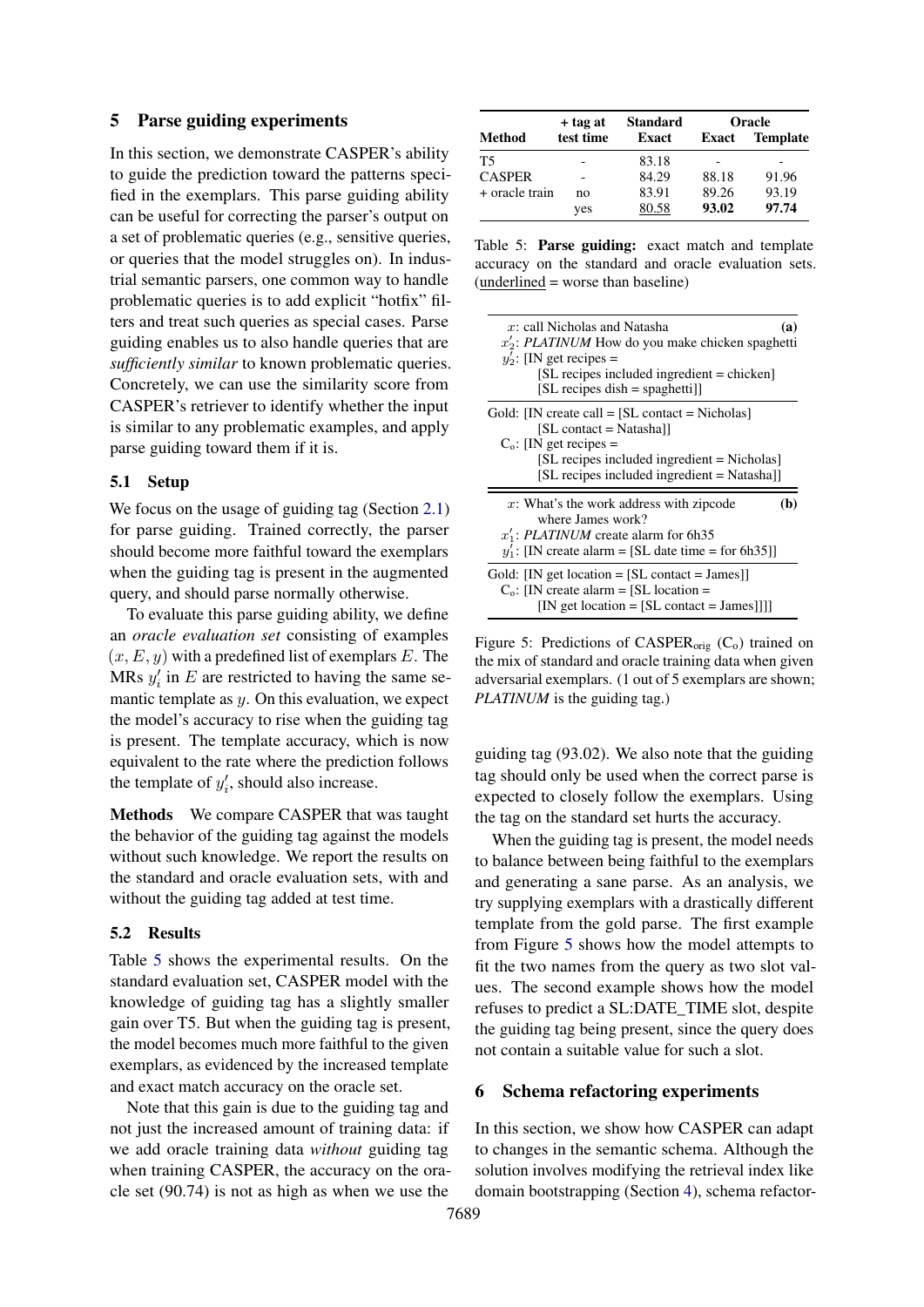<span id="page-7-0"></span>

| <b>Method</b>          | <b>Pre-refactoring</b>               | Post-refactoring |
|------------------------|--------------------------------------|------------------|
| T5                     | 83.27                                | 69.59            |
| <b>CASPER</b>          | 84.52                                | 81.21            |
| CASPER <sub>orig</sub> | 83.50                                | 78.52            |
|                        | Models with knowledge of guiding tag |                  |
| <b>CASPER</b>          | 83.89                                | 81.56            |
| CASPER <sub>orio</sub> | 84.34                                | 79.72            |

Table 6: Schema refactoring: Both mixing in anonymized training data and using guiding tags help CASPER achieves the best post-refactor accuracy without hurting the pre-refactor accuracy.

ing presents a new challenge: the parser now needs to produce a different output for *in-domain* queries, and must resist the urge to produce semantic labels it has learned during training.

### 6.1 Setup

We consider a *label splitting* scenario where some semantic labels split into two labels each at test time. Following [Gaddy et al.](#page-10-1) [\(2020\)](#page-10-1), we simulate the scenario backward by using the original dataset as post-refactoring data, and merge 10 pairs of similar labels (listed in Appendix [C\)](#page-13-0) to form the pre-refactoring data. About 35% of development examples contain at least one label involved in label splitting, and about half of which have their MRs altered after refactoring.

Methods At test time, we replace the retrieval index with post-refactoring training data. For models with the knowledge of guiding tag, we add the guiding tag whenever a retrieved exemplar contains a label involved in label splitting.

### 6.2 Results

Table [6](#page-7-0) shows the exact match accuracy on the original and refactored development sets. The baseline T5, which cannot incorporate the changed schema, suffers a 13.7% drop in exact match accuracy. The CASPERorig model, which leans toward memorizing labels more than utilizing exemplars, has a modest improvement upon T5. Mixing in anonymized examples during training and using the guiding tag make CASPER achieve a high post-refactoring accuracy, while also maintaining the pre-refactoring accuracy compared to the baseline T5.

### 7 Related works

#### 7.1 Methods for few-shot tasks

CASPER belongs to the family of methods that adapt to new labels, domains, or tasks based on a handful of examples. If such examples are available at training time, one could fine-tune the model on them, in which case data augmentation [\(Jia and](#page-10-7) [Liang,](#page-10-7) [2016;](#page-10-7) [Kumar et al.,](#page-11-7) [2019;](#page-11-7) [Andreas,](#page-9-3) [2020;](#page-9-3) [Lee et al.,](#page-11-8) [2021\)](#page-11-8) can be used to amplify the data for the new task. When the few-shot examples are only available at test time, the task is more difficult, and common approaches in the literature include *metric learning*, *fast update*, and *exemplar augmentation*.

Metric learning The main idea of metric learning [\(Koch et al.,](#page-10-8) [2015;](#page-10-8) [Vinyals et al.,](#page-12-3) [2016;](#page-12-3) [Snell](#page-12-4) [et al.,](#page-12-4) [2017\)](#page-12-4) is to learn a representation of objects (either inputs or labels) such that objects in the same class are closer together. Test inputs are then matched to the representation of the few-shot labels or their exemplars.

Metric learning was first applied on classification tasks [\(Fritzler et al.,](#page-10-9) [2019;](#page-10-9) [Sun et al.,](#page-12-5) [2019;](#page-12-5) [Zhang](#page-12-6) [et al.,](#page-12-6) [2020\)](#page-12-6). Subsequent studies extended metric learning to sequence labeling and semantic parsing by either matching tokens [\(Hou et al.,](#page-10-0) [2020a](#page-10-0)[,b;](#page-10-10) [Zhu et al.,](#page-12-2) [2020;](#page-12-2) [Krone et al.,](#page-11-6) [2020\)](#page-11-6) or matching spans (Henderson and Vulić, [2021;](#page-10-6) [Yu et al.,](#page-12-7) [2021\)](#page-12-7). However, such rigid notions of substructure matching do not lend themselves to complex hierarchical outputs. In CASPER, the retriever performs *querylevel* matching to retrieve exemplars. While the exemplars may not be exactly in the same class as the query, the generator can implicitly reason with them when making predictions. This allows us to generate complex outputs while still gaining benefits from metric learning.

Fast update Given the few-shot examples, one could spend a small amount of resource to fine-tune on them for a few training steps. This creates a trade-off between the amount of resource spent and the performance on the new task. A common way to improve this trade-off is via *meta learning* [\(Finn](#page-9-4) [et al.,](#page-9-4) [2017;](#page-9-4) [Ravi and Larochelle,](#page-11-9) [2017;](#page-11-9) [Li et al.,](#page-11-10) [2017\)](#page-11-10). The main idea is to simulate fast update scenarios during training, and update the model's parameters so that the model performs fast updates more efficiently. Fast update with meta learning has been applied to NLP models for generalizing to unseen tasks or domains [\(Gu et al.,](#page-10-11) [2018a;](#page-10-11) [Dou](#page-9-5) [et al.,](#page-9-5) [2019;](#page-9-5) [Bansal et al.,](#page-9-6) [2020;](#page-9-6) [Chen et al.,](#page-9-7) [2020;](#page-9-7) [Athiwaratkun et al.,](#page-9-8) [2020;](#page-9-8) [Wang et al.,](#page-12-8) [2021\)](#page-12-8).

Since fast update explicitly minimizes the loss on the few-shot examples, the updated model is more likely to be faithful toward them, whereas CASPER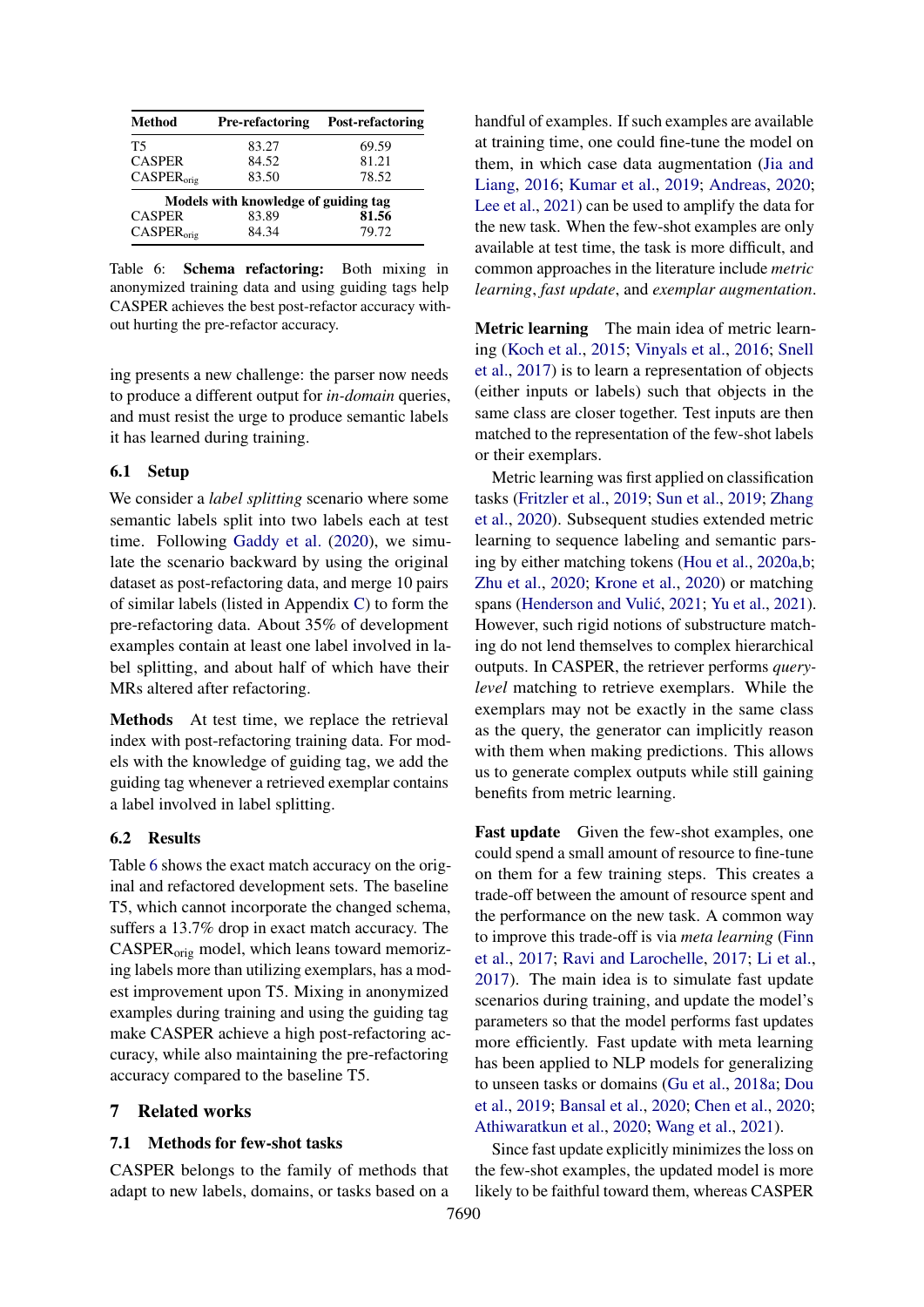requires additional techniques to increase faithfulness toward exemplars (Section [2.1\)](#page-2-2). Nevertheless, CASPER has several advantages over fast update. For instance, while fast update needs to save the information about new labels into the parameters and recall it when parsing test queries, CASPER can directly access the new labels in the exemplars when parsing test queries. Compared to meta learning, training CASPER is also much simpler, only requiring off-the-shelf seq2seq fine-tuning. Finally, while fast update requires the new data to be inputoutput pairs to fine-tune on, CASPER's exemplars can technically be any information (e.g., new semantic schema) that can be augmented to the query.

Exemplar augmentation Our work is not the first to use exemplar augmentation for few-shot tasks [\(Radford et al.,](#page-11-11) [2019;](#page-11-11) [Zhao et al.,](#page-12-9) [2021\)](#page-12-9). The most prominent previous work is GPT-3 [\(Brown](#page-9-0) [et al.,](#page-9-0) [2020\)](#page-9-0), which can perform new tasks by augmenting exemplars or task description to the query, even without further fine-tuning the model to specifically handle such augmented queries.

The approach most similar to ours is [Liu et al.](#page-11-1) [\(2021\)](#page-11-1), which also retrieves exemplars from a retrieval index. While [Liu et al.](#page-11-1) [\(2021\)](#page-11-1) focuses on improving the generative models on the standard evaluations, our work proposes how to use retrieval augmentation for controlling the behavior of the generator, which leads to novel use cases (domain bootstrapping, parse guiding, schema refactoring) on top of achieving state-of-the-art on the standard evaluation.

#### 7.2 Discussion

Issues in domain bootstrapping The most straightforward method to adapt a neural model to new domains is to fine-tune it on new training examples. However, this approach not only has a high computation cost, but also suffers from two critical issues. One is *catastrophic forgetting*: the inability to preserve previous knowledge [\(McCloskey and](#page-11-12) [Cohen,](#page-11-12) [1989;](#page-11-12) [Goodfellow et al.,](#page-10-12) [2014\)](#page-10-12). The other is *model churn*: instability of model predictions on individual examples after fine-tuning. Existing work commonly tackles catastrophic forgetting via incremental training, such as imposing constraints on the distance between new and old models [\(Sar](#page-11-13)[war et al.,](#page-11-13) [2019;](#page-11-13) [Rosenfeld and Tsotsos,](#page-11-14) [2018\)](#page-11-14) or jointly learn a generator to reply past examples for training [\(Hu et al.,](#page-10-13) [2018\)](#page-10-13). Another existing approach is to identify conflicting data to improve

robustness of model updates [\(Gaddy et al.,](#page-10-1) [2020\)](#page-10-1). In CASPER, having the retrieval index that stores training examples mitigates catastrophic forgetting by design. And since the model can be controlled without fine-tuning, model churn is reduced.

Retrieval-augmented generation Recent studies have shown the effectiveness of retrieval augmentation in many generative NLP tasks. How the model actually uses the retrieved information differs among the methods. Some methods, like CASPER, encode the retrievals alongside the query and let the model decides how to use them [\(Guu](#page-10-4) [et al.,](#page-10-4) [2018;](#page-10-4) [Hashimoto et al.,](#page-10-14) [2018;](#page-10-14) [He et al.,](#page-10-15) [2020;](#page-10-15) [Weston et al.,](#page-12-10) [2018;](#page-12-10) [Pandey et al.,](#page-11-15) [2018;](#page-11-15) [Lewis](#page-11-3) [et al.,](#page-11-3) [2020\)](#page-11-3). Some utilize alignments between the retrieved examples and the input [\(Sumita and Iida,](#page-12-11) [1991;](#page-12-11) [Gu et al.,](#page-10-16) [2018b;](#page-10-16) [Lu et al.,](#page-11-16) [2019\)](#page-11-16). And some use the retrievals to explicitly manipulate the token scores at each decoding step [\(Zhang et al.,](#page-12-12) [2018;](#page-12-12) [Hayati et al.,](#page-10-17) [2018;](#page-10-17) [Peng et al.,](#page-11-17) [2019;](#page-11-17) [Khandelwal](#page-10-2) [et al.,](#page-10-2) [2020,](#page-10-2) [2021\)](#page-10-3).

Controllable generation Several works on controllable generation make use of conditional VAEs, where the latent variable conditioned on the input is the indicator for controlling the output [\(Hu et al.,](#page-10-18) [2017;](#page-10-18) [Shen et al.,](#page-11-18) [2018;](#page-11-18) [Zhang et al.,](#page-12-13) [2019;](#page-12-13) [Song](#page-12-14) [et al.,](#page-12-14) [2019;](#page-12-14) [Shu et al.,](#page-12-15) [2020\)](#page-12-15). Other types of control indication include special input tokens [\(Keskar](#page-10-19) [et al.,](#page-10-19) [2019;](#page-10-19) [Dathathri et al.,](#page-9-9) [2020\)](#page-9-9) or using another neural model as a style discriminator during decoding [\(Krause et al.,](#page-11-19) [2020\)](#page-11-19). Our work use *exemplars* as the indicator for controlling the prediction.

### 8 Conclusion

We have presented CASPER, a retrieval-augmented semantic parser that uses the retrieved exemplars to influence the predictions. By manipulating the retrieval index and how the exemplars are augmented, we can control the parser's behavior, which is helpful for domain bootstrapping, parse guiding, and schema refactoring.

Future works include fine-tuning the retriever, possibly jointly with the generator, which has potential to improve the model (see Section [3.3\)](#page-4-3); introducing more fine-grained control on the faithfulness toward exemplars than the presence/absence of guiding tag; and pre-training the model on external resources to increase generalization.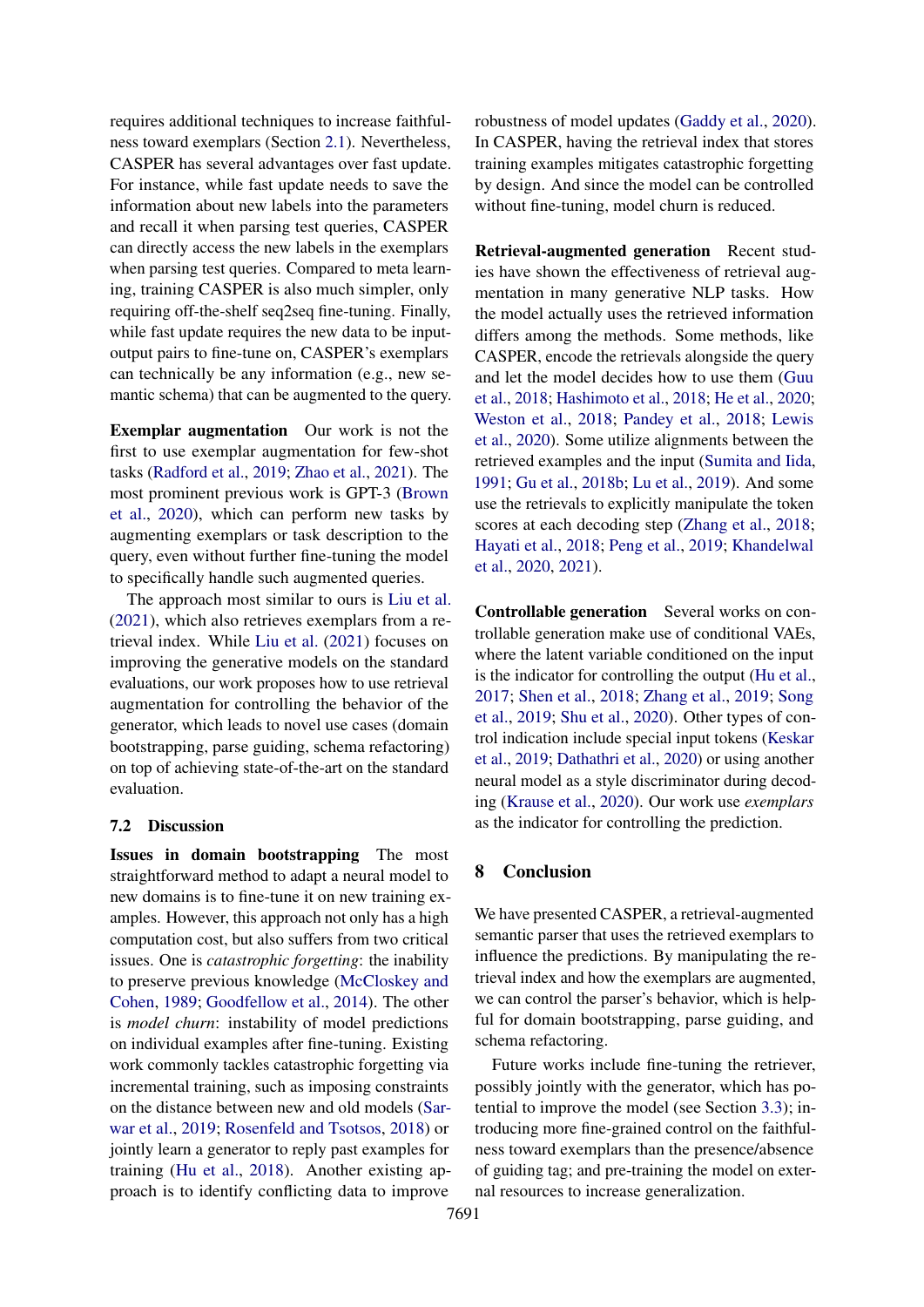### 9 Ethical considerations

This paper proposes a retrieval-augmented semantic parser, the predictive behavior of which can be changed by editing the retrieval index or how the retrieval-augmented query is constructed. These modifications can only be carried out by the developer of the parser, and not by the users who issue the queries. The intended use cases of our work include: (1) adding support for new query domains to the parser; (2) overriding predictions of a subset of queries, such as sensitive queries or queries that the parser struggles on; and (3) adapting the parser to an updated semantic schema.

Our method reduces the computational resources needed to retrain the model when enacting the new behavior. That said, the parser needs to be initially trained to recognize retrieval-augmented queries (which can be expensive), and retraining would be required for drastic changes in behavior (e.g., renaming multiple high-frequency semantic labels at once).

While the experiments were done on the English portion of the MTOP dataset, the method is generic to the language of the queries and meaning representations. Note that the model performance would depend on whether the underlying pre-trained retriever and generator models support the target languages well.

## Acknowledgements

We want to thank Pete Shaw, Emily Pitler, and the reviewers for helpful comments and suggestions.

#### References

- <span id="page-9-3"></span>Jacob Andreas. 2020. [Good-enough compositional](https://doi.org/10.18653/v1/2020.acl-main.676) [data augmentation.](https://doi.org/10.18653/v1/2020.acl-main.676) In *Proceedings of the 58th Annual Meeting of the Association for Computational Linguistics*, pages 7556–7566, Online. Association for Computational Linguistics.
- <span id="page-9-8"></span>Ben Athiwaratkun, Cicero Nogueira dos Santos, Jason Krone, and Bing Xiang. 2020. [Augmented natu](https://doi.org/10.18653/v1/2020.emnlp-main.27)[ral language for generative sequence labeling.](https://doi.org/10.18653/v1/2020.emnlp-main.27) In *Proceedings of the 2020 Conference on Empirical Methods in Natural Language Processing (EMNLP)*, pages 375–385, Online. Association for Computational Linguistics.
- <span id="page-9-6"></span>Trapit Bansal, Rishikesh Jha, and Andrew McCallum. 2020. [Learning to few-shot learn across diverse](https://doi.org/10.18653/v1/2020.coling-main.448) [natural language classification tasks.](https://doi.org/10.18653/v1/2020.coling-main.448) In *Proceedings of the 28th International Conference on Computational Linguistics*, pages 5108–5123, Barcelona,

Spain (Online). International Committee on Computational Linguistics.

- <span id="page-9-0"></span>Tom B. Brown, Benjamin Mann, Nick Ryder, Melanie Subbiah, Jared Kaplan, Prafulla Dhariwal, Arvind Neelakantan, Pranav Shyam, Girish Sastry, Amanda Askell, Sandhini Agarwal, Ariel Herbert-Voss, Gretchen Krueger, Tom Henighan, Rewon Child, Aditya Ramesh, Daniel M. Ziegler, Jeffrey Wu, Clemens Winter, Christopher Hesse, Mark Chen, Eric Sigler, Mateusz Litwin, Scott Gray, Benjamin Chess, Jack Clark, Christopher Berner, Sam Mc-Candlish, Alec Radford, Ilya Sutskever, and Dario Amodei. 2020. [Language models are few-shot learn](https://proceedings.neurips.cc/paper/2020/hash/1457c0d6bfcb4967418bfb8ac142f64a-Abstract.html)[ers.](https://proceedings.neurips.cc/paper/2020/hash/1457c0d6bfcb4967418bfb8ac142f64a-Abstract.html) In *Advances in Neural Information Processing Systems (NeurIPS)*.
- <span id="page-9-1"></span>Daniel Matthew Cer, Yinfei Yang, Sheng yi Kong, Nan Hua, Nicole Limtiaco, Rhomni St. John, Noah Constant, Mario Guajardo-Cespedes, Steve Yuan, C. Tar, Yun-Hsuan Sung, Brian Strope, and Ray Kurzweil. 2018. [Universal sentence encoder.](http://arxiv.org/abs/1803.11175) *ArXiv*, abs/1803.11175.
- <span id="page-9-7"></span>Xilun Chen, Asish Ghoshal, Yashar Mehdad, Luke Zettlemoyer, and Sonal Gupta. 2020. [Low-resource](https://doi.org/10.18653/v1/2020.emnlp-main.413) [domain adaptation for compositional task-oriented](https://doi.org/10.18653/v1/2020.emnlp-main.413) [semantic parsing.](https://doi.org/10.18653/v1/2020.emnlp-main.413) In *Proceedings of the 2020 Conference on Empirical Methods in Natural Language Processing (EMNLP)*, pages 5090–5100, Online. Association for Computational Linguistics.
- <span id="page-9-9"></span>Sumanth Dathathri, Andrea Madotto, Janice Lan, Jane Hung, Eric Frank, Piero Molino, Jason Yosinski, and Rosanne Liu. 2020. [Plug and play language mod](https://openreview.net/forum?id=H1edEyBKDS)[els: A simple approach to controlled text generation.](https://openreview.net/forum?id=H1edEyBKDS) In *International Conference on Learning Representations (ICLR)*.
- <span id="page-9-2"></span>Jacob Devlin, Ming-Wei Chang, Kenton Lee, and Kristina Toutanova. 2019. [BERT: Pre-training of](https://doi.org/10.18653/v1/N19-1423) [deep bidirectional transformers for language under](https://doi.org/10.18653/v1/N19-1423)[standing.](https://doi.org/10.18653/v1/N19-1423) In *Proceedings of the 2019 Conference of the North American Chapter of the Association for Computational Linguistics: Human Language Technologies, Volume 1 (Long and Short Papers)*, pages 4171–4186, Minneapolis, Minnesota. Association for Computational Linguistics.
- <span id="page-9-5"></span>Zi-Yi Dou, Keyi Yu, and Antonios Anastasopoulos. 2019. [Investigating meta-learning algorithms for](https://doi.org/10.18653/v1/D19-1112) [low-resource natural language understanding tasks.](https://doi.org/10.18653/v1/D19-1112) In *Proceedings of the 2019 Conference on Empirical Methods in Natural Language Processing and the 9th International Joint Conference on Natural Language Processing (EMNLP-IJCNLP)*, pages 1192– 1197, Hong Kong, China. Association for Computational Linguistics.
- <span id="page-9-4"></span>Chelsea Finn, Pieter Abbeel, and Sergey Levine. 2017. [Model-agnostic meta-learning for fast adaptation of](http://proceedings.mlr.press/v70/finn17a.html) [deep networks.](http://proceedings.mlr.press/v70/finn17a.html) In *International Conference on Machine Learning (ICML)*.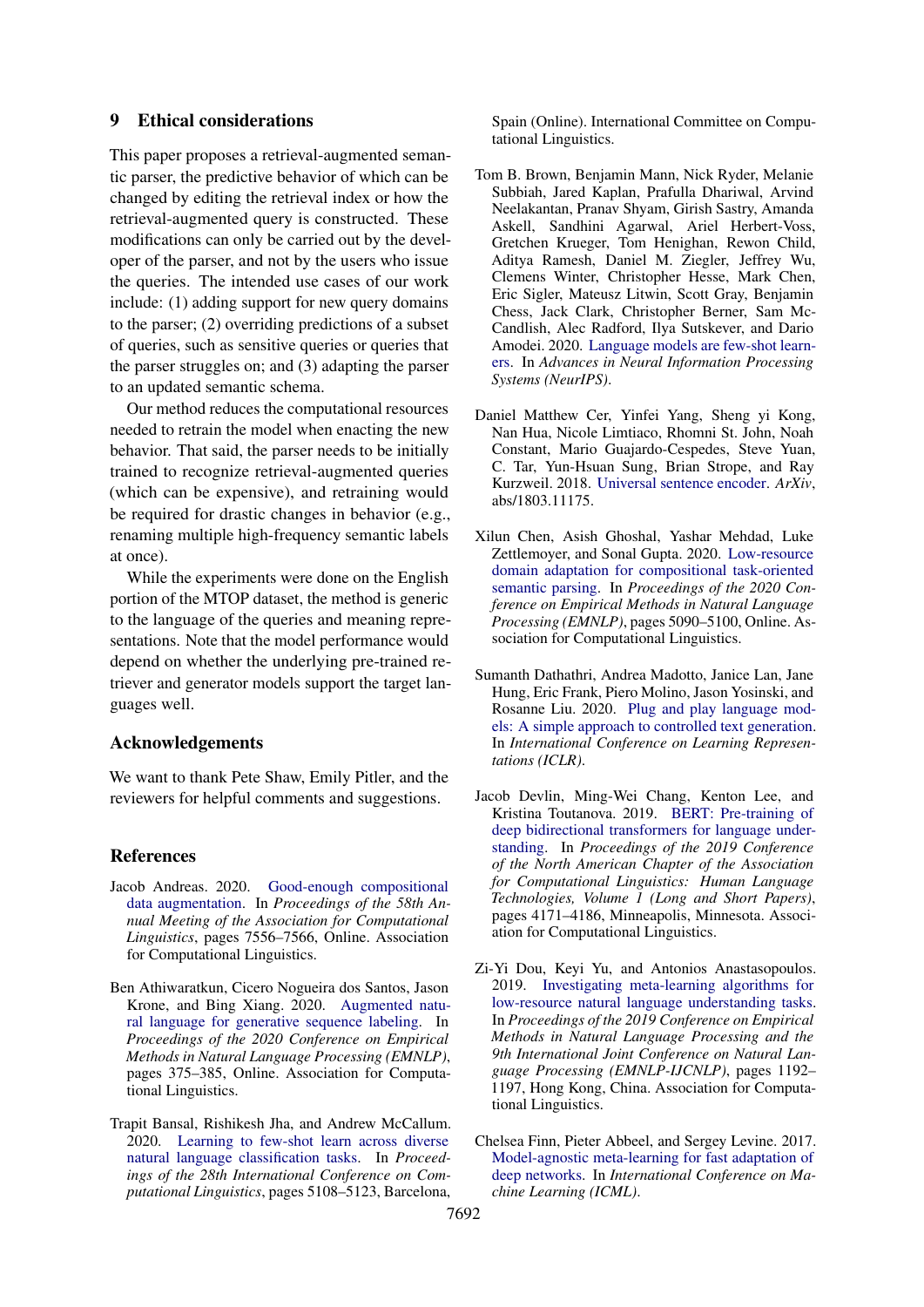- <span id="page-10-9"></span>Alexander Fritzler, Varvara Logacheva, and Maksim Kretov. 2019. [Few-shot classification in named en](https://doi.org/10.1145/3297280.3297378)[tity recognition task.](https://doi.org/10.1145/3297280.3297378) In *Proceedings of the 34th ACM/SIGAPP Symposium on Applied Computing (SAC)*.
- <span id="page-10-1"></span>David Gaddy, Alex Kouzemtchenko, Pavankumar Reddy Muddireddy, Prateek Kolhar, and Rushin Shah. 2020. [Overcoming conflicting data](https://arxiv.org/abs/2010.12675) [for model updates.](https://arxiv.org/abs/2010.12675) *ArXiv*, abs/2010.12675.
- <span id="page-10-12"></span>Ian J Goodfellow, Mehdi Mirza, Da Xiao, Aaron Courville, and Yoshua Bengio. 2014. [An empirical](https://arxiv.org/abs/1312.6211) [investigation of catastrophic forgetting in gradient](https://arxiv.org/abs/1312.6211)[based neural networks.](https://arxiv.org/abs/1312.6211) In *International Conference on Learning Representations (ICLR)*.
- <span id="page-10-11"></span>Jiatao Gu, Yong Wang, Yun Chen, Victor O. K. Li, and Kyunghyun Cho. 2018a. [Meta-learning for low](https://doi.org/10.18653/v1/D18-1398)[resource neural machine translation.](https://doi.org/10.18653/v1/D18-1398) In *Proceedings of the 2018 Conference on Empirical Methods in Natural Language Processing*, pages 3622–3631, Brussels, Belgium. Association for Computational Linguistics.
- <span id="page-10-16"></span>Jiatao Gu, Yong Wang, Kyunghyun Cho, and Victor O. K. Li. 2018b. [Search engine guided neural ma](https://www.aaai.org/ocs/index.php/AAAI/AAAI18/paper/view/17282)[chine translation.](https://www.aaai.org/ocs/index.php/AAAI/AAAI18/paper/view/17282) In *AAAI Conference on Artificial Intelligence*.
- <span id="page-10-21"></span>Ruiqi Guo, Philip Sun, Erik Lindgren, Quan Geng, David Simcha, Felix Chern, and Sanjiv Kumar. 2020. [Accelerating large-scale inference with anisotropic](http://proceedings.mlr.press/v119/guo20h.html) [vector quantization.](http://proceedings.mlr.press/v119/guo20h.html) In *International Conference on Machine Learning (ICML)*.
- <span id="page-10-5"></span>Sonal Gupta, Rushin Shah, Mrinal Mohit, Anuj Kumar, and Mike Lewis. 2018. [Semantic parsing for](https://doi.org/10.18653/v1/D18-1300) [task oriented dialog using hierarchical representa](https://doi.org/10.18653/v1/D18-1300)[tions.](https://doi.org/10.18653/v1/D18-1300) In *Proceedings of the 2018 Conference on Empirical Methods in Natural Language Processing*, pages 2787–2792, Brussels, Belgium. Association for Computational Linguistics.
- <span id="page-10-4"></span>Kelvin Guu, Tatsunori B. Hashimoto, Yonatan Oren, and Percy Liang. 2018. [Generating sentences by](https://doi.org/10.1162/tacl_a_00030) [editing prototypes.](https://doi.org/10.1162/tacl_a_00030) *Transactions of the Association for Computational Linguistics*, 6:437–450.
- <span id="page-10-14"></span>Tatsunori B Hashimoto, Kelvin Guu, Yonatan Oren, and Percy Liang. 2018. [A retrieve-and-edit frame](https://proceedings.neurips.cc/paper/2018/hash/cd17d3ce3b64f227987cd92cd701cc58-Abstract.html)[work for predicting structured outputs.](https://proceedings.neurips.cc/paper/2018/hash/cd17d3ce3b64f227987cd92cd701cc58-Abstract.html) In *Advances in Neural Information Processing Systems (NeurIPS)*.
- <span id="page-10-17"></span>Shirley Anugrah Hayati, Raphael Olivier, Pravalika Avvaru, Pengcheng Yin, Anthony Tomasic, and Graham Neubig. 2018. [Retrieval-based neural code gen](https://doi.org/10.18653/v1/D18-1111)[eration.](https://doi.org/10.18653/v1/D18-1111) In *Proceedings of the 2018 Conference on Empirical Methods in Natural Language Processing*, pages 925–930, Brussels, Belgium. Association for Computational Linguistics.
- <span id="page-10-15"></span>Junxian He, Taylor Berg-Kirkpatrick, and Graham Neubig. 2020. [Learning sparse prototypes for text gen](https://proceedings.neurips.cc/paper/2020/hash/a8ef1979aeec2737ae3830ec543ed0df-Abstract.html)[eration.](https://proceedings.neurips.cc/paper/2020/hash/a8ef1979aeec2737ae3830ec543ed0df-Abstract.html) In *Advances in Neural Information Processing Systems (NeurIPS)*.
- <span id="page-10-6"></span>Matthew Henderson and Ivan Vulić. 2021. [ConVEx:](https://doi.org/10.18653/v1/2021.naacl-main.264) [Data-efficient and few-shot slot labeling.](https://doi.org/10.18653/v1/2021.naacl-main.264) In *Proceedings of the 2021 Conference of the North American Chapter of the Association for Computational Linguistics: Human Language Technologies*, pages 3375–3389, Online. Association for Computational Linguistics.
- <span id="page-10-0"></span>Yutai Hou, Wanxiang Che, Yongkui Lai, Zhihan Zhou, Yijia Liu, Han Liu, and Ting Liu. 2020a. [Few-shot](https://doi.org/10.18653/v1/2020.acl-main.128) [slot tagging with collapsed dependency transfer and](https://doi.org/10.18653/v1/2020.acl-main.128) [label-enhanced task-adaptive projection network.](https://doi.org/10.18653/v1/2020.acl-main.128) In *Proceedings of the 58th Annual Meeting of the Association for Computational Linguistics*, pages 1381– 1393, Online. Association for Computational Linguistics.
- <span id="page-10-10"></span>Yutai Hou, Jiafeng Mao, Yongkui Lai, Cheng Chen, Wanxiang Che, Zhigang Chen, and Ting Liu. 2020b. [FewJoint: A few-shot learning benchmark for joint](https://arxiv.org/abs/2009.08138) [language understanding.](https://arxiv.org/abs/2009.08138) *ArXiv*, abs/2009.08138.
- <span id="page-10-13"></span>Wenpeng Hu, Zhou Lin, Bing Liu, Chongyang Tao, Zhengwei Tao, Jinwen Ma, Dongyan Zhao, and Rui Yan. 2018. [Overcoming catastrophic forgetting for](https://openreview.net/forum?id=ryGvcoA5YX) [continual learning via model adaptation.](https://openreview.net/forum?id=ryGvcoA5YX) In *International Conference on Learning Representations (ICLR)*.
- <span id="page-10-18"></span>Zhiting Hu, Zichao Yang, Xiaodan Liang, Ruslan Salakhutdinov, and Eric P. Xing. 2017. [Toward con](http://proceedings.mlr.press/v70/hu17e.html)[trolled generation of text.](http://proceedings.mlr.press/v70/hu17e.html) In *International Conference on Machine Learning (ICML)*.
- <span id="page-10-7"></span>Robin Jia and Percy Liang. 2016. [Data recombination](https://doi.org/10.18653/v1/P16-1002) [for neural semantic parsing.](https://doi.org/10.18653/v1/P16-1002) In *Proceedings of the 54th Annual Meeting of the Association for Computational Linguistics (Volume 1: Long Papers)*, pages 12–22, Berlin, Germany. Association for Computational Linguistics.
- <span id="page-10-20"></span>Jeff Johnson, M. Douze, and H. Jégou. 2021. [Billion](https://doi.org/10.1109/TBDATA.2019.2921572)[scale similarity search with GPUs.](https://doi.org/10.1109/TBDATA.2019.2921572) *IEEE Transactions on Big Data*, 7:535–547.
- <span id="page-10-19"></span>N. Keskar, Bryan McCann, L. Varshney, Caiming Xiong, and Richard Socher. 2019. [CTRL: A condi](http://arxiv.org/abs/1909.05858)[tional transformer language model for controllable](http://arxiv.org/abs/1909.05858) [generation.](http://arxiv.org/abs/1909.05858) *ArXiv*, abs/1909.05858.
- <span id="page-10-3"></span>Urvashi Khandelwal, Angela Fan, Dan Jurafsky, Luke Zettlemoyer, and Mike Lewis. 2021. [Nearest neigh](https://openreview.net/forum?id=7wCBOfJ8hJM)[bor machine translation.](https://openreview.net/forum?id=7wCBOfJ8hJM) In *International Conference on Learning Representations (ICLR)*.
- <span id="page-10-2"></span>Urvashi Khandelwal, Omer Levy, Dan Jurafsky, Luke Zettlemoyer, and Mike Lewis. 2020. [Generalization](https://openreview.net/forum?id=HklBjCEKvH) [through memorization: Nearest neighbor language](https://openreview.net/forum?id=HklBjCEKvH) [models.](https://openreview.net/forum?id=HklBjCEKvH) In *International Conference on Learning Representations (ICLR)*.
- <span id="page-10-8"></span>Gregory Koch, Richard Zemel, and Ruslan Salakhutdinov. 2015. [Siamese neural networks for one-shot im](http://www.cs.cmu.edu/~rsalakhu/papers/oneshot1.pdf)[age recognition.](http://www.cs.cmu.edu/~rsalakhu/papers/oneshot1.pdf) In *ICML deep learning workshop*.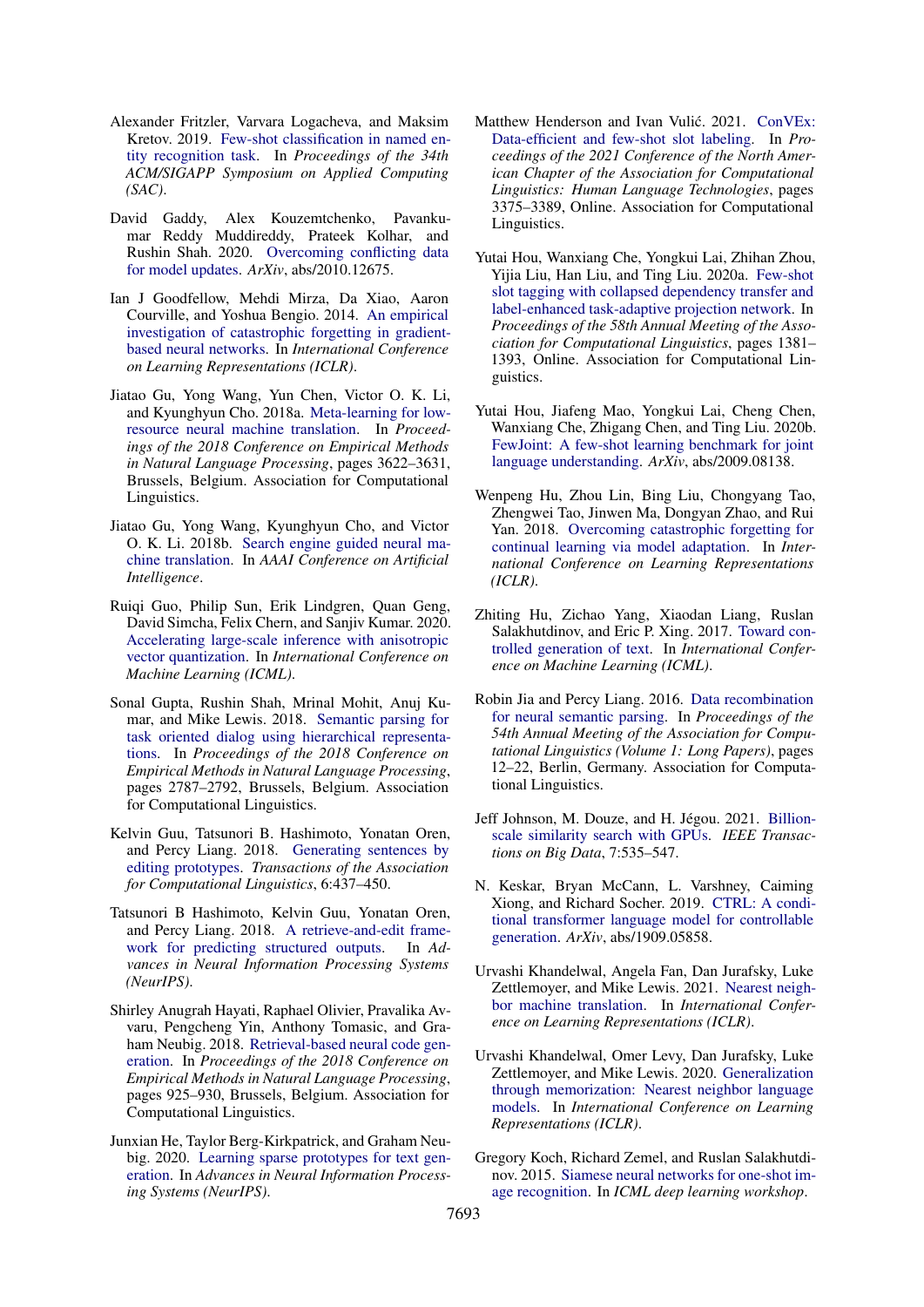- <span id="page-11-19"></span>Ben Krause, Akhilesh Deepak Gotmare, Bryan Mc-Cann, Nitish Shirish Keskar, Shafiq R. Joty, Richard Socher, and Nazneen Fatema Rajani. 2020. [GeDi:](https://arxiv.org/abs/2009.06367) [Generative discriminator guided sequence genera](https://arxiv.org/abs/2009.06367)[tion.](https://arxiv.org/abs/2009.06367) *ArXiv*, abs/2009.06367.
- <span id="page-11-5"></span>Jayant Krishnamurthy, Pradeep Dasigi, and Matt Gardner. 2017. [Neural semantic parsing with type con](https://doi.org/10.18653/v1/D17-1160)[straints for semi-structured tables.](https://doi.org/10.18653/v1/D17-1160) In *Proceedings of the 2017 Conference on Empirical Methods in Natural Language Processing*, pages 1516–1526, Copenhagen, Denmark. Association for Computational Linguistics.
- <span id="page-11-6"></span>Jason Krone, Yi Zhang, and Mona Diab. 2020. [Learn](https://doi.org/10.18653/v1/2020.nlp4convai-1.12)[ing to classify intents and slot labels given a handful](https://doi.org/10.18653/v1/2020.nlp4convai-1.12) [of examples.](https://doi.org/10.18653/v1/2020.nlp4convai-1.12) In *Proceedings of the 2nd Workshop on Natural Language Processing for Conversational AI*, pages 96–108, Online. Association for Computational Linguistics.
- <span id="page-11-7"></span>Varun Kumar, Hadrien Glaude, Cyprien de Lichy, and Wlliam Campbell. 2019. [A closer look at feature](https://doi.org/10.18653/v1/D19-6101) [space data augmentation for few-shot intent classi](https://doi.org/10.18653/v1/D19-6101)[fication.](https://doi.org/10.18653/v1/D19-6101) In *Proceedings of the 2nd Workshop on Deep Learning Approaches for Low-Resource NLP (DeepLo 2019)*, pages 1–10, Hong Kong, China. Association for Computational Linguistics.
- <span id="page-11-8"></span>Kenton Lee, Kelvin Guu, Luheng He, Timothy Dozat,<br>and Hyung Won Chung. 2021. Neural data and Hyung Won Chung. 2021. [augmentation via example extrapolation.](https://arxiv.org/abs/2102.01335) *ArXiv*, abs/2102.01335.
- <span id="page-11-3"></span>Patrick Lewis, Ethan Perez, Aleksandara Piktus, Fabio Petroni, Vladimir Karpukhin, Naman Goyal, Heinrich Küttler, Mike Lewis, Wen-tau Yih, Tim Rocktäschel, Sebastian Riedel, and Douwe Kiela. 2020. [Retrieval-augmented generation for knowledge](https://proceedings.neurips.cc/paper/2020/hash/6b493230205f780e1bc26945df7481e5-Abstract.html)[intensive nlp tasks.](https://proceedings.neurips.cc/paper/2020/hash/6b493230205f780e1bc26945df7481e5-Abstract.html) In *Advances in Neural Information Processing Systems (NeurIPS)*.
- <span id="page-11-2"></span>Haoran Li, Abhinav Arora, Shuohui Chen, Anchit Gupta, Sonal Gupta, and Yashar Mehdad. 2021a. [MTOP: A comprehensive multilingual task-oriented](https://aclanthology.org/2021.eacl-main.257) [semantic parsing benchmark.](https://aclanthology.org/2021.eacl-main.257) In *Proceedings of the 16th Conference of the European Chapter of the Association for Computational Linguistics: Main Volume*, pages 2950–2962, Online. Association for Computational Linguistics.
- <span id="page-11-10"></span>Zhenguo Li, Fengwei Zhou, Fei Chen, and Hang Li. 2017. [Meta-SGD: Learning to learn quickly for few](http://arxiv.org/abs/1707.09835) [shot learning.](http://arxiv.org/abs/1707.09835) *ArXiv*, abs/1707.09835.
- <span id="page-11-0"></span>Zhuang Li, Lizhen Qu, Shuo Huang, and Gholamreza Haffari. 2021b. [Few-shot semantic parsing for new](https://aclanthology.org/2021.eacl-main.109) [predicates.](https://aclanthology.org/2021.eacl-main.109) In *Proceedings of the 16th Conference of the European Chapter of the Association for Computational Linguistics: Main Volume*, pages 1281– 1291, Online. Association for Computational Linguistics.
- <span id="page-11-1"></span>Jiachang Liu, Dinghan Shen, Yizhe Zhang, Bill Dolan, Lawrence Carin, and Weizhu Chen. 2021. [What](https://arxiv.org/abs/2101.06804)

[makes good in-context examples for GPT-3?](https://arxiv.org/abs/2101.06804) *ArXiv*, abs/2101.06804.

- <span id="page-11-16"></span>Zhichu Lu, Forough Arabshahi, Igor Labutov, and Tom Mitchell. 2019. [Look-up and adapt: A one-shot](https://doi.org/10.18653/v1/D19-1104) [semantic parser.](https://doi.org/10.18653/v1/D19-1104) In *Proceedings of the 2019 Conference on Empirical Methods in Natural Language Processing and the 9th International Joint Conference on Natural Language Processing (EMNLP-IJCNLP)*, pages 1129–1139, Hong Kong, China. Association for Computational Linguistics.
- <span id="page-11-12"></span>Michael McCloskey and Neal J Cohen. 1989. [Catas](https://doi.org/https://doi.org/10.1016/S0079-7421(08)60536-8)[trophic interference in connectionist networks: The](https://doi.org/https://doi.org/10.1016/S0079-7421(08)60536-8) [sequential learning problem.](https://doi.org/https://doi.org/10.1016/S0079-7421(08)60536-8) In *Psychology of learning and motivation*, volume 24, pages 109–165. Elsevier.
- <span id="page-11-15"></span>Gaurav Pandey, Danish Contractor, Vineet Kumar, and Sachindra Joshi. 2018. [Exemplar encoder-decoder](https://doi.org/10.18653/v1/P18-1123) [for neural conversation generation.](https://doi.org/10.18653/v1/P18-1123) In *Proceedings of the 56th Annual Meeting of the Association for Computational Linguistics (Volume 1: Long Papers)*, pages 1329–1338, Melbourne, Australia. Association for Computational Linguistics.
- <span id="page-11-17"></span>Hao Peng, Ankur Parikh, Manaal Faruqui, Bhuwan Dhingra, and Dipanjan Das. 2019. [Text generation](https://doi.org/10.18653/v1/N19-1263) [with exemplar-based adaptive decoding.](https://doi.org/10.18653/v1/N19-1263) In *Proceedings of the 2019 Conference of the North American Chapter of the Association for Computational Linguistics: Human Language Technologies, Volume 1 (Long and Short Papers)*, pages 2555–2565, Minneapolis, Minnesota. Association for Computational Linguistics.
- <span id="page-11-11"></span>Alec Radford, Jeff Wu, Rewon Child, David Luan, Dario Amodei, and Ilya Sutskever. 2019. [Language](https://cdn.openai.com/better-language-models/language_models_are_unsupervised_multitask_learners.pdf) [models are unsupervised multitask learners.](https://cdn.openai.com/better-language-models/language_models_are_unsupervised_multitask_learners.pdf) Technical report, OpenAI.
- <span id="page-11-4"></span>Colin Raffel, Noam Shazeer, Adam Roberts, Katherine Lee, Sharan Narang, Michael Matena, Yanqi Zhou, Wei Li, and Peter J. Liu. 2020. [Exploring the lim](http://jmlr.org/papers/v21/20-074.html)[its of transfer learning with a unified text-to-text](http://jmlr.org/papers/v21/20-074.html) [transformer.](http://jmlr.org/papers/v21/20-074.html) *Journal of Machine Learning Research (JMLR)*, 21(140):1–67.
- <span id="page-11-9"></span>Sachin Ravi and Hugo Larochelle. 2017. [Optimization](https://openreview.net/forum?id=rJY0-Kcll) [as a model for few-shot learning.](https://openreview.net/forum?id=rJY0-Kcll) In *International Conference on Learning Representations (ICLR)*.
- <span id="page-11-14"></span>Amir Rosenfeld and John K Tsotsos. 2018. [Incremen](https://doi.org/10.1109/TPAMI.2018.2884462)[tal learning through deep adaptation.](https://doi.org/10.1109/TPAMI.2018.2884462) *IEEE transactions on pattern analysis and machine intelligence*, 42(3):651–663.
- <span id="page-11-13"></span>Syed Shakib Sarwar, Aayush Ankit, and Kaushik Roy. 2019. [Incremental learning in deep convolu](https://doi.org/10.1109/ACCESS.2019.2963056)[tional neural networks using partial network sharing.](https://doi.org/10.1109/ACCESS.2019.2963056) *IEEE Access*, 8:4615–4628.
- <span id="page-11-18"></span>Xiaoyu Shen, Hui Su, Shuzi Niu, and Vera Demberg. 2018. [Improving variational encoder-decoders in di](https://www.aaai.org/ocs/index.php/AAAI/AAAI18/paper/view/16402)[alogue generation.](https://www.aaai.org/ocs/index.php/AAAI/AAAI18/paper/view/16402) In *AAAI Conference on Artificial Intelligence*.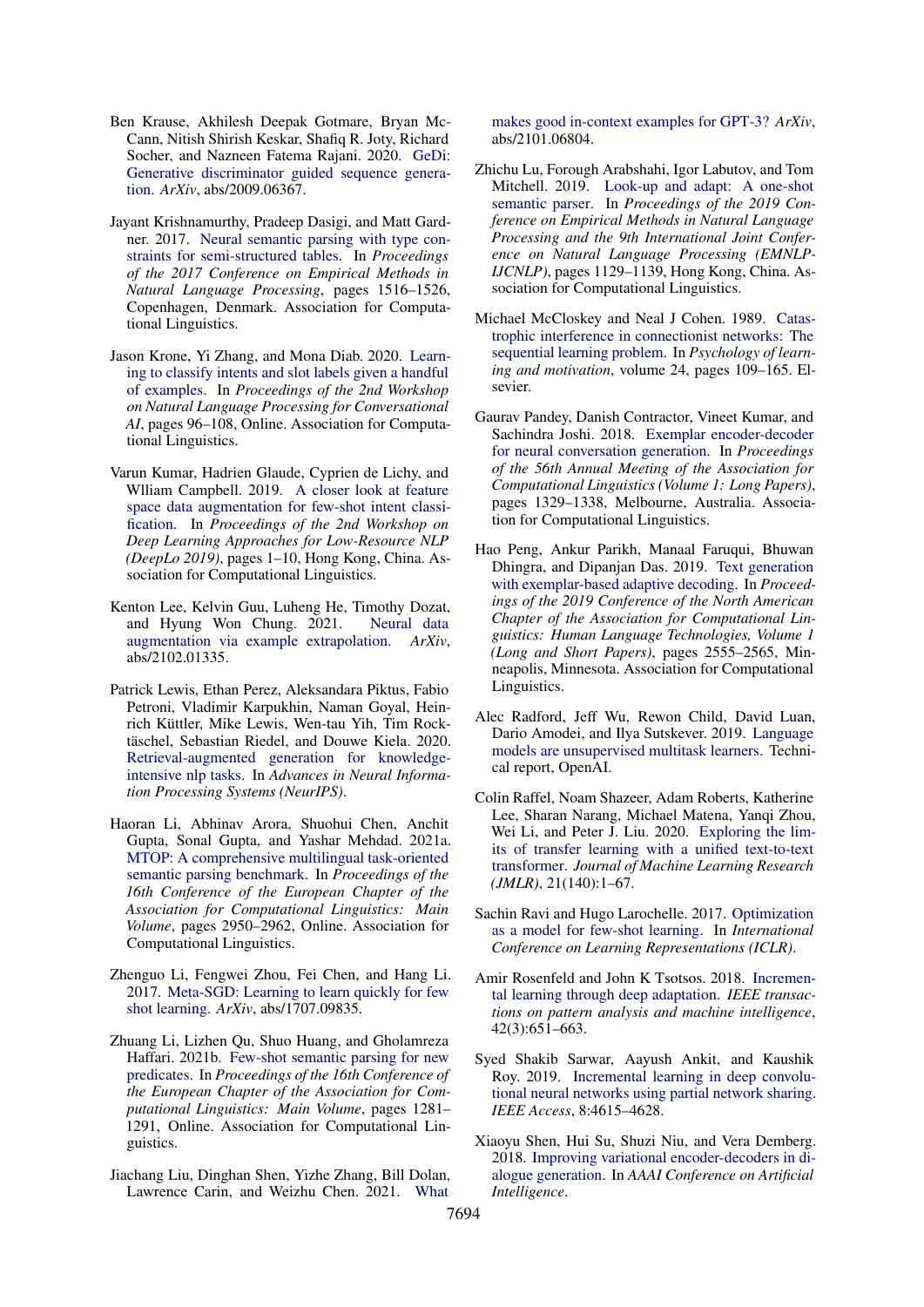- <span id="page-12-15"></span>Lei Shu, Alexandros Papangelis, Yi-Chia Wang, Gokhan Tur, Hu Xu, Zhaleh Feizollahi, Bing Liu, and Piero Molino. 2020. [Controllable text genera](https://doi.org/10.18653/v1/2020.findings-emnlp.339)[tion with focused variation.](https://doi.org/10.18653/v1/2020.findings-emnlp.339) In *Findings of the Association for Computational Linguistics: EMNLP 2020*, pages 3805–3817, Online. Association for Computational Linguistics.
- <span id="page-12-4"></span>Jake Snell, Kevin Swersky, and Richard S. Zemel. 2017. [Prototypical networks for few-shot learning.](https://proceedings.neurips.cc/paper/2017/hash/cb8da6767461f2812ae4290eac7cbc42-Abstract.html) In *Advances in Neural Information Processing Systems (NIPS)*.
- <span id="page-12-14"></span>Haoyu Song, Weinan Zhang, Yiming Cui, Dong Wang, and Ting Liu. 2019. [Exploiting persona information](https://doi.org/10.24963/ijcai.2019/721) [for diverse generation of conversational responses.](https://doi.org/10.24963/ijcai.2019/721) In *International Joint Conference on Artificial Intelligence (IJCAI)*.
- <span id="page-12-0"></span>Yu Su and Xifeng Yan. 2017. [Cross-domain seman](https://doi.org/10.18653/v1/D17-1127)[tic parsing via paraphrasing.](https://doi.org/10.18653/v1/D17-1127) In *Proceedings of the 2017 Conference on Empirical Methods in Natural Language Processing*, pages 1235–1246, Copenhagen, Denmark. Association for Computational Linguistics.
- <span id="page-12-11"></span>Eiichiro Sumita and Hitoshi Iida. 1991. [Experiments](https://doi.org/10.3115/981344.981368) [and prospects of example-based machine transla](https://doi.org/10.3115/981344.981368)[tion.](https://doi.org/10.3115/981344.981368) In *29th Annual Meeting of the Association for Computational Linguistics*, pages 185–192, Berkeley, California, USA. Association for Computational Linguistics.
- <span id="page-12-5"></span>Shengli Sun, Qingfeng Sun, Kevin Zhou, and Tengchao Lv. 2019. [Hierarchical attention prototypical net](https://doi.org/10.18653/v1/D19-1045)[works for few-shot text classification.](https://doi.org/10.18653/v1/D19-1045) In *Proceedings of the 2019 Conference on Empirical Methods in Natural Language Processing and the 9th International Joint Conference on Natural Language Processing (EMNLP-IJCNLP)*, pages 476–485, Hong Kong, China. Association for Computational Linguistics.
- <span id="page-12-3"></span>Oriol Vinyals, Charles Blundell, Tim Lillicrap, Koray Kavukcuoglu, and Daan Wierstra. 2016. [Matching](https://proceedings.neurips.cc/paper/2016/hash/90e1357833654983612fb05e3ec9148c-Abstract.html) [networks for one shot learning.](https://proceedings.neurips.cc/paper/2016/hash/90e1357833654983612fb05e3ec9148c-Abstract.html) In *Advances in Neural Information Processing Systems (NIPS)*.
- <span id="page-12-8"></span>Bailin Wang, Mirella Lapata, and Ivan Titov. 2021. [Meta-learning for domain generalization in seman](https://doi.org/10.18653/v1/2021.naacl-main.33)[tic parsing.](https://doi.org/10.18653/v1/2021.naacl-main.33) In *Proceedings of the 2021 Conference of the North American Chapter of the Association for Computational Linguistics: Human Language Technologies*, pages 366–379, Online. Association for Computational Linguistics.
- <span id="page-12-10"></span>Jason Weston, Emily Dinan, and Alexander Miller. 2018. [Retrieve and refine: Improved sequence gen](https://doi.org/10.18653/v1/W18-5713)[eration models for dialogue.](https://doi.org/10.18653/v1/W18-5713) In *Proceedings of the 2018 EMNLP Workshop SCAI: The 2nd International Workshop on Search-Oriented Conversational AI*, pages 87–92, Brussels, Belgium. Association for Computational Linguistics.
- <span id="page-12-1"></span>Pengcheng Yin and Graham Neubig. 2017. [A syntactic](https://doi.org/10.18653/v1/P17-1041) [neural model for general-purpose code generation.](https://doi.org/10.18653/v1/P17-1041) In *Proceedings of the 55th Annual Meeting of the Association for Computational Linguistics (Volume 1: Long Papers)*, pages 440–450, Vancouver, Canada. Association for Computational Linguistics.
- <span id="page-12-7"></span>Dian Yu, Luheng He, Yuan Zhang, Xinya Du, Panupong Pasupat, and Qi Li. 2021. [Few-shot intent](https://doi.org/10.18653/v1/2021.naacl-main.59) [classification and slot filling with retrieved examples.](https://doi.org/10.18653/v1/2021.naacl-main.59) In *Proceedings of the 2021 Conference of the North American Chapter of the Association for Computational Linguistics: Human Language Technologies*, pages 734–749, Online. Association for Computational Linguistics.
- <span id="page-12-12"></span>Jingyi Zhang, Masao Utiyama, Eiichro Sumita, Graham Neubig, and Satoshi Nakamura. 2018. [Guid](https://doi.org/10.18653/v1/N18-1120)[ing neural machine translation with retrieved transla](https://doi.org/10.18653/v1/N18-1120)[tion pieces.](https://doi.org/10.18653/v1/N18-1120) In *Proceedings of the 2018 Conference of the North American Chapter of the Association for Computational Linguistics: Human Language Technologies, Volume 1 (Long Papers)*, pages 1325– 1335, New Orleans, Louisiana. Association for Computational Linguistics.
- <span id="page-12-6"></span>Tao Zhang, Congying Xia, Chun-Ta Lu, and Philip Yu. 2020. [MZET: Memory augmented zero-shot](https://doi.org/10.18653/v1/2020.coling-main.7) [fine-grained named entity typing.](https://doi.org/10.18653/v1/2020.coling-main.7) In *Proceedings of the 28th International Conference on Computational Linguistics*, pages 77–87, Barcelona, Spain (Online). International Committee on Computational Linguistics.
- <span id="page-12-13"></span>Yuchi Zhang, Yongliang Wang, Liping Zhang, Zhiqiang Zhang, and Kun Gai. 2019. [Improve di](https://doi.org/10.1109/ICASSP.2019.8683090)[verse text generation by self labeling conditional](https://doi.org/10.1109/ICASSP.2019.8683090) [variational auto encoder.](https://doi.org/10.1109/ICASSP.2019.8683090) In *IEEE International Conference on Acoustics, Speech and Signal Processing (ICASSP)*.
- <span id="page-12-9"></span>Tony Zhao, Eric Wallace, Shi Feng, Dan Klein, and Sameer Singh. 2021. [Calibrate before use: Im](http://proceedings.mlr.press/v139/zhao21c.html)[proving few-shot performance of language models.](http://proceedings.mlr.press/v139/zhao21c.html) In *International Conference on Machine Learning (ICML)*.
- <span id="page-12-2"></span>Su Zhu, Ruisheng Cao, Lu Chen, and Kai Yu. 2020. [Vector projection network for few-shot slot tag](https://arxiv.org/abs/2009.09568)[ging in natural language understanding.](https://arxiv.org/abs/2009.09568) *ArXiv*, abs/2009.09568.

### A Training details

Data preprocessing We used the entire English portion of the MTOP dataset [\(Li et al.,](#page-11-2) [2021a\)](#page-11-2), which contains 15667 training, 2235 development, and 4386 test queries. For the input queries, we space-concatenated the tokens from the official tokenization. The output MRs from the dataset file were preprocessed according to the description in Section 3.1: the intent and slot labels are lowercase and word-split at underscores (e.g.,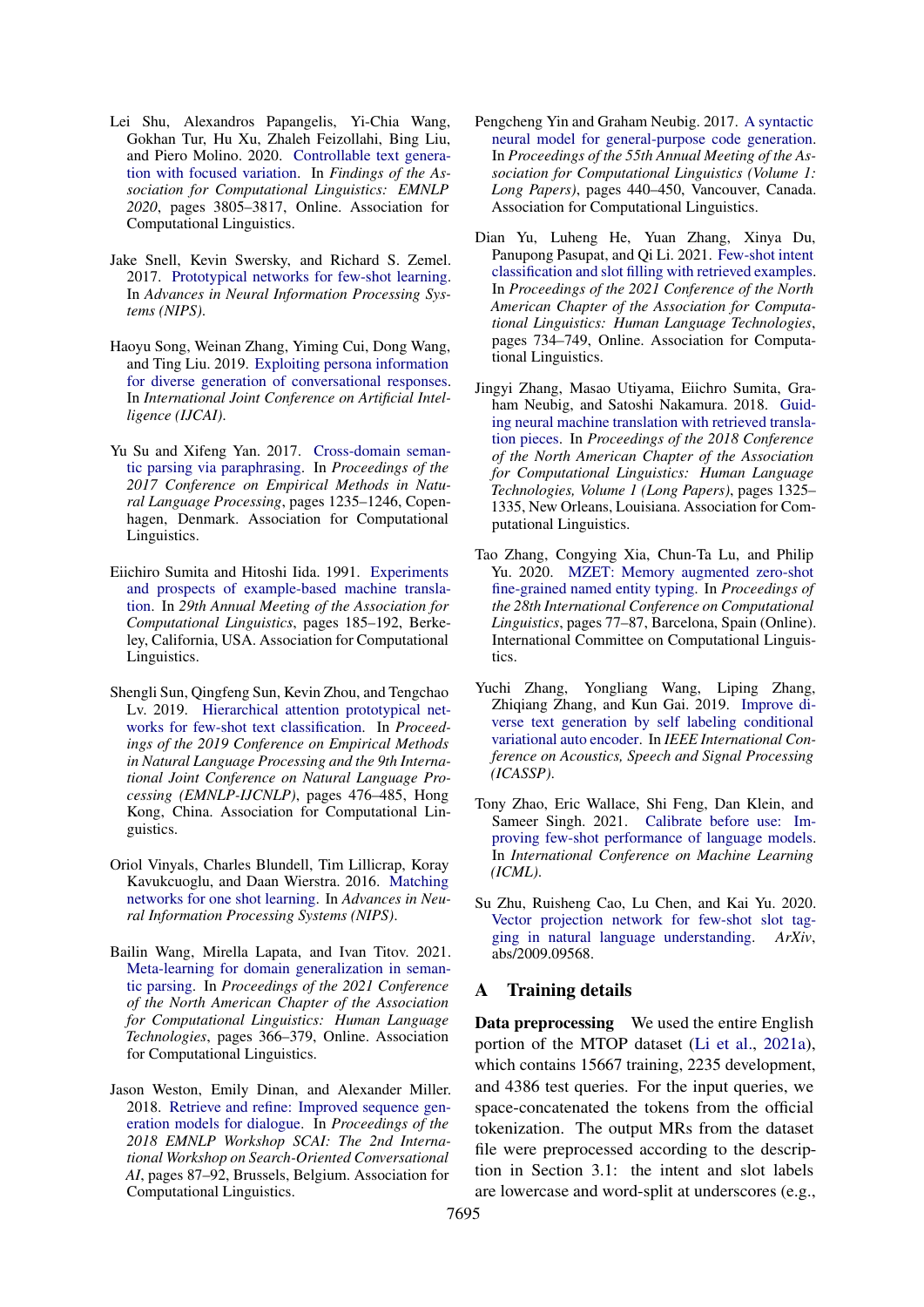[IN:CREATE\_CALL ...] becomes [IN create call  $=$ ...]). We also removed spaces before the "]" tokens.

Retriever To embed the queries, we used pretrained Universal Sentence Encoder [\(Cer et al.,](#page-9-1) [2018\)](#page-9-1). Specifically, we used the large version of the encoder. $5$  The embedder was kept fixed. We computed the embeddings for all queries on CPU. For each query, we cached 100 exemplars with the least cosine embedding distance from the query. The selection of top- $k$  and sampled- $k$  exemplars were only done on these cached exemplars.

In actual deployment, brute force retrieval might be too slow, and fast nearest neighbor methods [\(Johnson et al.,](#page-10-20) [2021;](#page-10-20) [Guo et al.,](#page-10-21) [2020\)](#page-10-21) could be used to speed up the retriever.

**Training** For each original example  $(x, y)$ , we generated 20 lists  $E$  of sampled-5 exemplars, and saved them to dataset files for fine-tuning the T5 [\(Raffel et al.,](#page-11-4) [2020\)](#page-11-4) generator model. We used the base version of the model (220M parameters). We selected reasonable hyperparameter values and performed some minimal hyperparameter tuning. Specifically, we used a batch size of 4096 and the learning rate of 0.001. Training is done for 2000 steps, with early stopping based on the exact match accuracy on the development data. We fine-tuned T5 on 32 Cloud TPU v3 cores. Training takes approximately 2.5 hours.

We ran the experiments on 3 random seeds. One exception is the domain bootstrapping experiments, where we ran on 1 seed for each of the 5 domains and averaged the results.

Fast update For the fast update experiments in Section [4,](#page-4-0) we start from the T5 model fine-tuned on  $\mathcal{O}_{\text{train}}$ , and then continue to fine-tune it on either  $\mathcal{N}_{\text{sup}}$  or an equal mix of  $\mathcal{O}_{\text{train}}$  and  $\mathcal{N}_{\text{sup}}$  (i.e., 50%) chance of picking an example from  $\mathcal{O}_{\text{train}}$ ; 50% chance of picking an example from  $\mathcal{N}_{\text{sun}}$ ). We use a batch size of 128 here instead of 4096. Since  $|\mathcal{N}_{\text{sup}}| = 100$ , each iteration goes over the support set approximately once when fine-tuning on  $\mathcal{N}_{\text{sup}}$ .

## B Detailed experimental results

Table [7,](#page-14-0) [8,](#page-14-1) and [9](#page-14-2) show detailed results of the standard, parse guiding, and schema refactoring experiments. Table [10](#page-14-3) shows per-domain results for

the domain bootstrapping experiments. We note that T5 got a non-trivial accuracy on the no-finetuning setting of the *calling* domain. This is because many training queries in the *reminder* domain have IN:CREATE\_CALL, a main intent of *calling*, nested inside (e.g., "Delete reminder to *call husband*").

# <span id="page-13-0"></span>C Labels in the schema refactoring experiments

Table [11](#page-15-0) lists the affected labels in the schema refactoring experiments (Section [6\)](#page-6-1), along with their frequencies in the original training data. Note that the training data contains 15667 examples.

<span id="page-13-1"></span><sup>5</sup>[https://tfhub.dev/google/](https://tfhub.dev/google/universal-sentence-encoder-large/5)

[universal-sentence-encoder-large/5](https://tfhub.dev/google/universal-sentence-encoder-large/5)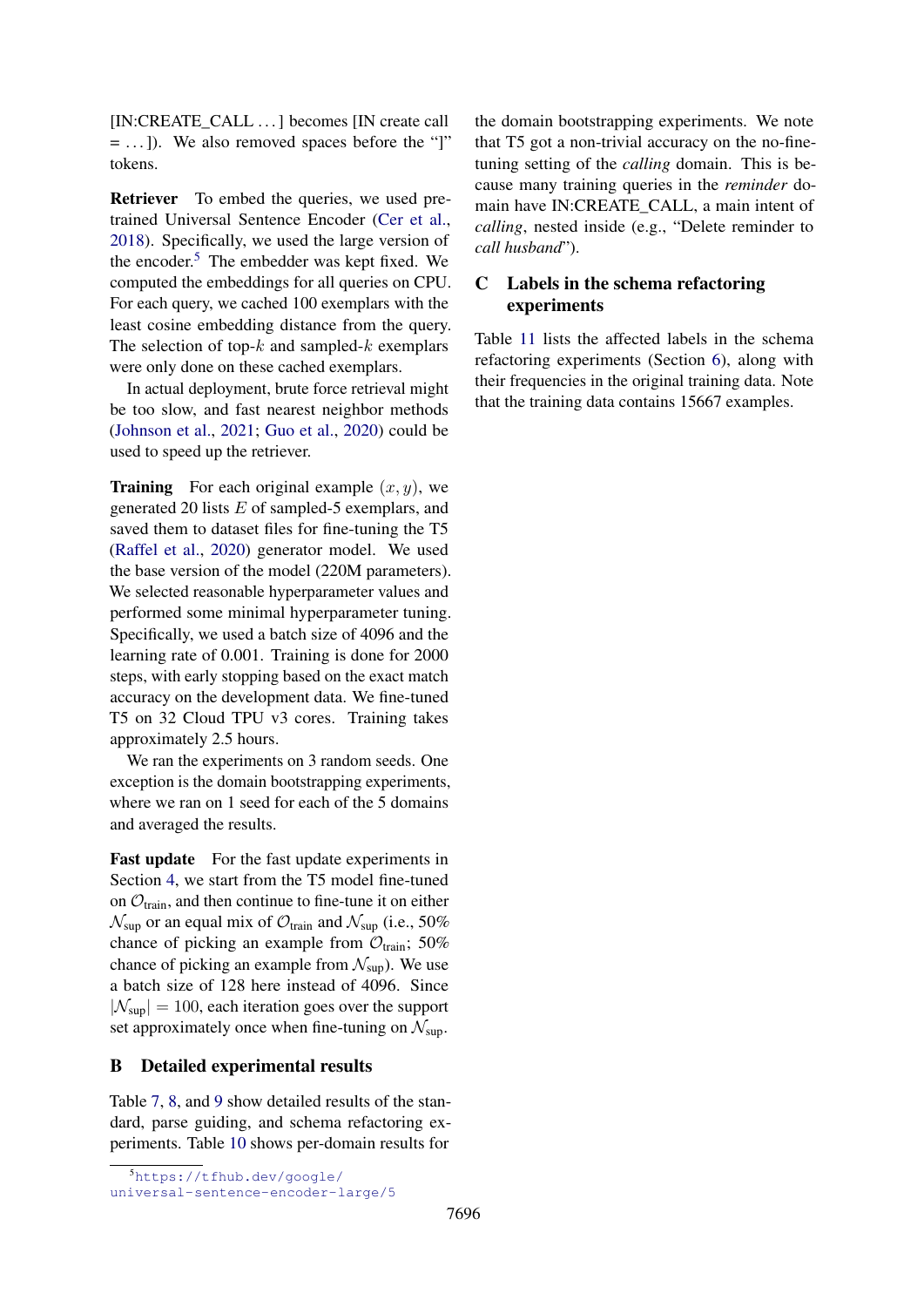<span id="page-14-0"></span>

| Dev                              |                                    |                                  | <b>Test</b>                          |                                      |  |
|----------------------------------|------------------------------------|----------------------------------|--------------------------------------|--------------------------------------|--|
| Method                           | Exact                              | <b>Template</b>                  | Exact                                | <b>Template</b>                      |  |
| Τ5                               | $83.18 \pm 0.12$                   | $87.22 + 0.07$                   | $85.06 \pm 0.25$                     | $88.70 \pm 0.15$                     |  |
| CASPER<br>CASPER <sub>orig</sub> | $84.29 + 0.25$<br>$84.67 \pm 0.13$ | $87.65 + 0.31$<br>$87.98 + 0.12$ | $85.54 \pm 0.09$<br>$86.36 \pm 0.12$ | $89.13 \pm 0.15$<br>$89.65 \pm 0.08$ |  |
| $CASPER_{\text{anon}}$           | 79.61 $\pm$ 0.17                   | $82.60 \pm 0.00$                 | $80.85 \pm 0.05$                     | $83.90 \pm 0.21$                     |  |

<span id="page-14-1"></span>Table 7: Detailed results on the standard setup (averaged over  $3$  runs;  $\pm$  standard deviation).

|                  | + tag at  | <b>Standard</b>  | <b>Oracle</b>            |                  |
|------------------|-----------|------------------|--------------------------|------------------|
| Method           | test time | <b>Exact</b>     | Exact                    | <b>Template</b>  |
| T5               |           | $83.18 + 0.12$   | $\overline{\phantom{0}}$ |                  |
| <b>CASPER</b>    |           | $84.29 + 0.25$   | $88.18 + 0.40$           | $91.96 + 0.23$   |
| $+$ oracle train | no        | $83.91 \pm 0.07$ | $89.26 + 0.85$           | $93.19 \pm 0.83$ |
|                  | yes       | $80.58 + 0.16$   | $93.02 \pm 0.21$         | $97.74 + 0.23$   |

<span id="page-14-2"></span>Table 8: Detailed results on parse guiding (averaged over 3 runs; ± standard deviation)

| <b>Method</b>          | <b>Pre-refactoring</b>               | <b>Post-refactoring</b> |
|------------------------|--------------------------------------|-------------------------|
| T5                     | $83.27 \pm 0.21$                     | $69.59 \pm 0.11$        |
| <b>CASPER</b>          | $84.52 + 0.09$                       | $81.21 + 0.21$          |
| CASPER <sub>orig</sub> | $83.50 \pm 0.27$                     | $78.52 + 0.16$          |
|                        | Models with knowledge of guiding tag |                         |
| <b>CASPER</b>          | $83.89 \pm 0.12$                     | $81.56 \pm 0.20$        |
| CASPER <sub>orig</sub> | $84.34 \pm 0.18$                     | $79.72 + 0.18$          |

<span id="page-14-3"></span>Table 9: Detailed results on schema refactoring (averaged over 3 runs;  $\pm$  standard deviation).

| Setting:                      | standard                                                  | seen-boot.                                              | unseen-boot.               |
|-------------------------------|-----------------------------------------------------------|---------------------------------------------------------|----------------------------|
| Train data:                   | $\mathcal{O}_{\text{train}} + \mathcal{N}_{\text{train}}$ | $\mathcal{O}_{\text{train}} + \mathcal{N}_{\text{sup}}$ | $\mathcal{O}_\text{train}$ |
| Eval data:                    | $\mathcal{N}_{\text{dev}}$                                | $\mathcal{N}_{\text{dev}}$                              | $\mathcal{N}_{\text{dev}}$ |
|                               | $\mathcal{O}_{\text{dev}}$                                | $\mathcal{O}_{\text{dev}}$                              | $\mathcal{O}_{\text{dev}}$ |
| alarm                         |                                                           |                                                         |                            |
| T <sub>5</sub>                | 83.87                                                     | 75.81                                                   | 1.61                       |
|                               | 83.21                                                     | 82.77                                                   | 83.21                      |
| <b>CASPER</b>                 | 86.56                                                     | 84.14                                                   | 63.98                      |
|                               | 83.94                                                     | 77.96                                                   | 84.14                      |
| CASPER <sub>orig</sub>        | 87.63                                                     | 84.53                                                   | 62.37                      |
|                               | 84.48                                                     | 77.96                                                   | 84.38                      |
| <b>CASPER</b> <sub>anon</sub> | 80.11                                                     | 72.58                                                   | 65.59                      |
|                               | 79.60                                                     | 79.65                                                   | 80.14                      |
| calling                       |                                                           |                                                         |                            |
| T5                            | 94.22                                                     | 72.04                                                   | 81.53                      |
|                               | 81.37                                                     | 81.37                                                   | 24.92                      |
| <b>CASPER</b>                 | 94.53                                                     | 74.16                                                   | 48.33                      |
|                               | 82.27                                                     | 82.95                                                   | 82.63                      |
| <b>CASPER</b> <sub>orig</sub> | 95.14                                                     | 74.47                                                   | 82.95                      |
|                               | 82.95                                                     | 82.16                                                   | 43.47                      |
| CASPER <sub>anon</sub>        | 77.54                                                     | 64.13                                                   | 77.81                      |
|                               | 90.88                                                     | 77.65                                                   | 55.93                      |
| event                         |                                                           |                                                         |                            |
| <b>T5</b>                     | 92.68                                                     | 82.93                                                   | 0.00                       |
|                               | 82.77                                                     | 82.72                                                   | 82.48                      |
| <b>CASPER</b>                 | 83.57                                                     | 82.11                                                   | 83.76                      |
|                               | 92.68                                                     | 83.43                                                   | 68.29                      |
| CASPER <sub>orig</sub>        | 92.68                                                     | 83.71                                                   | 84.23                      |
|                               | 84.28                                                     | 83.74                                                   | 65.04                      |
| <b>CASPER</b> <sub>anon</sub> | 78.84                                                     | 71.54                                                   | 79.12                      |
|                               | 89.43                                                     | 78.74                                                   | 71.54                      |
| messaging                     |                                                           |                                                         |                            |
| T5                            | 94.89                                                     | 74.43                                                   | 1.70                       |
|                               | 82.27                                                     | 82.13                                                   | 81.88                      |
| <b>CASPER</b>                 | 94.89                                                     | 77.27                                                   | 30.68                      |
|                               | 83.15                                                     | 83.15                                                   | 83.63                      |
| <b>CASPER</b> <sub>orig</sub> | 96.02                                                     | 77.27                                                   | 83.58                      |
|                               | 83.78                                                     | 83.29                                                   | 21.02                      |
| CASPER <sub>anon</sub>        | 90.91                                                     | 78.44                                                   | 78.34                      |
|                               | 78.48                                                     | 63.07                                                   | 42.05                      |
| music                         |                                                           |                                                         |                            |
| <b>T5</b>                     | 72.46                                                     | 48.31                                                   | 0.00                       |
|                               | 84.52                                                     | 84.66                                                   | 84.57                      |
| <b>CASPER</b>                 | 74.40                                                     | 52.17                                                   | 85.21                      |
|                               | 85.16                                                     | 85.01                                                   | 8.21                       |
| CASPER <sub>orig</sub>        | 75.36                                                     | 53.14                                                   | 3.86                       |
|                               | 85.70                                                     | 85.70                                                   | 85.21                      |
| <b>CASPER</b> <sub>anon</sub> | 80.42                                                     | 80.97                                                   | 33.82                      |
|                               | 71.01                                                     | 43.96                                                   | 80.72                      |

Table 10: Domain bootstrapping results on each domain.